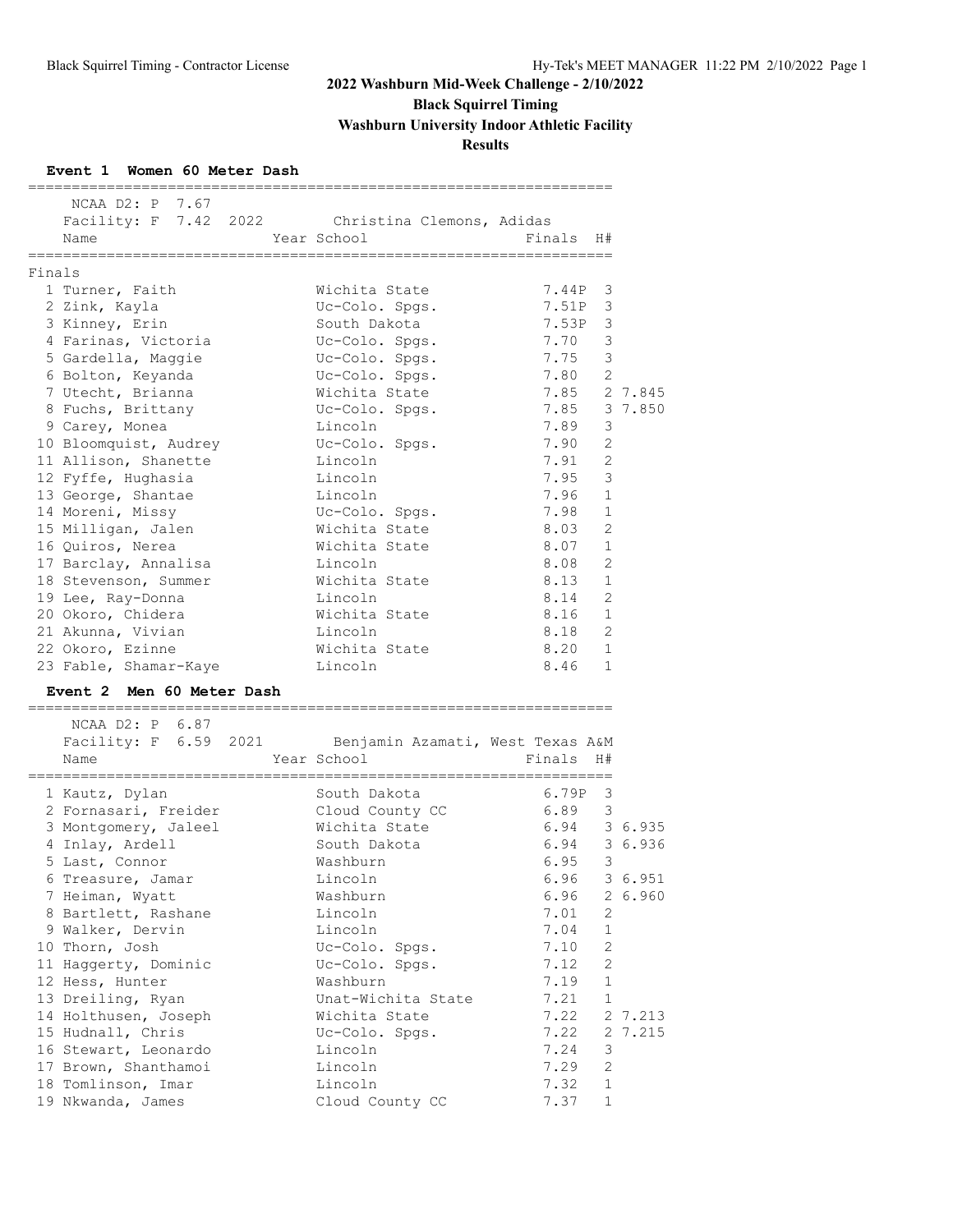# **Black Squirrel Timing**

**Washburn University Indoor Athletic Facility**

### **Results**

### **....Event 2 Men 60 Meter Dash**

| 20 Dixon, Stevan  |                      | Unattached     | 7.44 1 |  |
|-------------------|----------------------|----------------|--------|--|
|                   | 21 Mosley Jr., Brian | Uc-Colo. Spas. | 8.19 3 |  |
| 22 Gunter, Dustin |                      | Unattached     | 8.98 1 |  |

#### **Event 3 Women 200 Meter Dash**

===================================================================

| NCAA D2: P 24.85<br>Facility: F 23.82 2022 Paula Garcia, Wichita St<br>Name | Year School and the Marian School<br>________________________________ | Finals H#      |   |  |
|-----------------------------------------------------------------------------|-----------------------------------------------------------------------|----------------|---|--|
| 1 Garcia, Paula                                                             | Wichita State 23.61F 5                                                |                |   |  |
| 2 Reifenrath, Sara                                                          | South Dakota                                                          | 23.84P 5       |   |  |
| 3 Kinney, Erin                                                              |                                                                       |                |   |  |
| 4 Robinson, Annalee South Dakota                                            |                                                                       | 24.35P 5       |   |  |
| 5 Bridgen, Moseiha                                                          | South Dakota 24.70P 3                                                 |                |   |  |
| 6 Apkup, Isila                                                              | Cloud County CC and 24.89 4                                           |                |   |  |
| 7 Fuchs, Brittany CC-Colo. Spgs. 25.10 5                                    |                                                                       |                |   |  |
| 8 Utecht, Brianna                                                           | Wichita State 25.16 3                                                 |                |   |  |
| 9 Bolton, Keyanda                                                           | Uc-Colo. Spgs. 25.52 4                                                |                |   |  |
| 10 Lyn, Danneika                                                            | Lincoln                                                               | 25.70          | 3 |  |
| 11 George, Shantae                                                          | <u>Lincoln</u>                                                        | $25.72$ 2      |   |  |
| 12 Davis, Amber                                                             | Uc-Colo. Spgs.                                                        | 25.76 1        |   |  |
| 13 Larson, Kylie                                                            | South Dakota                                                          | 25.96 1 25.956 |   |  |
| 14 Fyffe, Hughasia                                                          | Lincoln                                                               | 25.96 2 25.959 |   |  |
| 15 Carey, Monea                                                             | Lincoln                                                               | 26.02          | 2 |  |
| 16 George, Aliyah                                                           | Lincoln                                                               | 26.30 4        |   |  |
| 17 Hackney-Cooper, Elontae Unat-Wichita State 26.64 226.632                 |                                                                       |                |   |  |
| 18 Quiros, Nerea                                                            | Wichita State 26.64 226.633                                           |                |   |  |
| 19 Grasser, Taylor                                                          | Washburn                                                              | 28.09 1        |   |  |
| 20 Ray, Kylie                                                               | Washburn                                                              | 29.06          | 1 |  |
| -- Thomas, Shevanae                                                         | Lincoln                                                               | DNF            | 3 |  |

#### **Event 4 Men 200 Meter Dash**

| NCAA D2: P 21.69<br>Facility: F 21.33 2021<br>Name | Corey Lyons, St. Mary's<br>Year School | Finals | H#              |
|----------------------------------------------------|----------------------------------------|--------|-----------------|
| 1 Francis, Demar                                   | South Dakota                           | 21.51P | 6               |
| 2 Fornasari, Freider                               | Cloud County CC                        | 21.67P | 3               |
| 3 Fletcher, Shemar                                 | Lincoln                                | 21.70  | 6               |
| 4 Nichols, Reuben                                  | Lincoln                                | 21.79  | 5               |
| 5 Kautz, Dylan                                     | South Dakota                           | 21.83  | 6               |
| 6 Francis, Leondre                                 | Lincoln                                | 21.87  | 5               |
| 7 Minkovski, Ken-Mark                              | South Dakota                           | 21.88  | 3               |
| 8 Mendoza, Justice                                 | Uc-Colo. Spgs.                         | 21.94  | $6\overline{6}$ |
| 9 Patterson Jr., Eric                              | Washburn                               | 21.97  | $\overline{4}$  |
| 10 Inlay, Ardell                                   | South Dakota                           | 21.99  | 5               |
| 11 Treasure, Jamar                                 | Lincoln                                | 22.00  | 3               |
| 12 Montgomery, Jaleel                              | Wichita State                          | 22.07  | 5               |
| 13 Sterling, Kymani                                | Uc-Colo. Spgs.                         | 22.12  | $\overline{4}$  |
| 14 Walker, Dervin                                  | Lincoln                                | 22.21  | $\overline{2}$  |
| 15 Hess, Hunter                                    | Washburn                               | 22.28  | 3               |
| 16 Whyte, Troy                                     | Lincoln                                | 22.31  | $\overline{4}$  |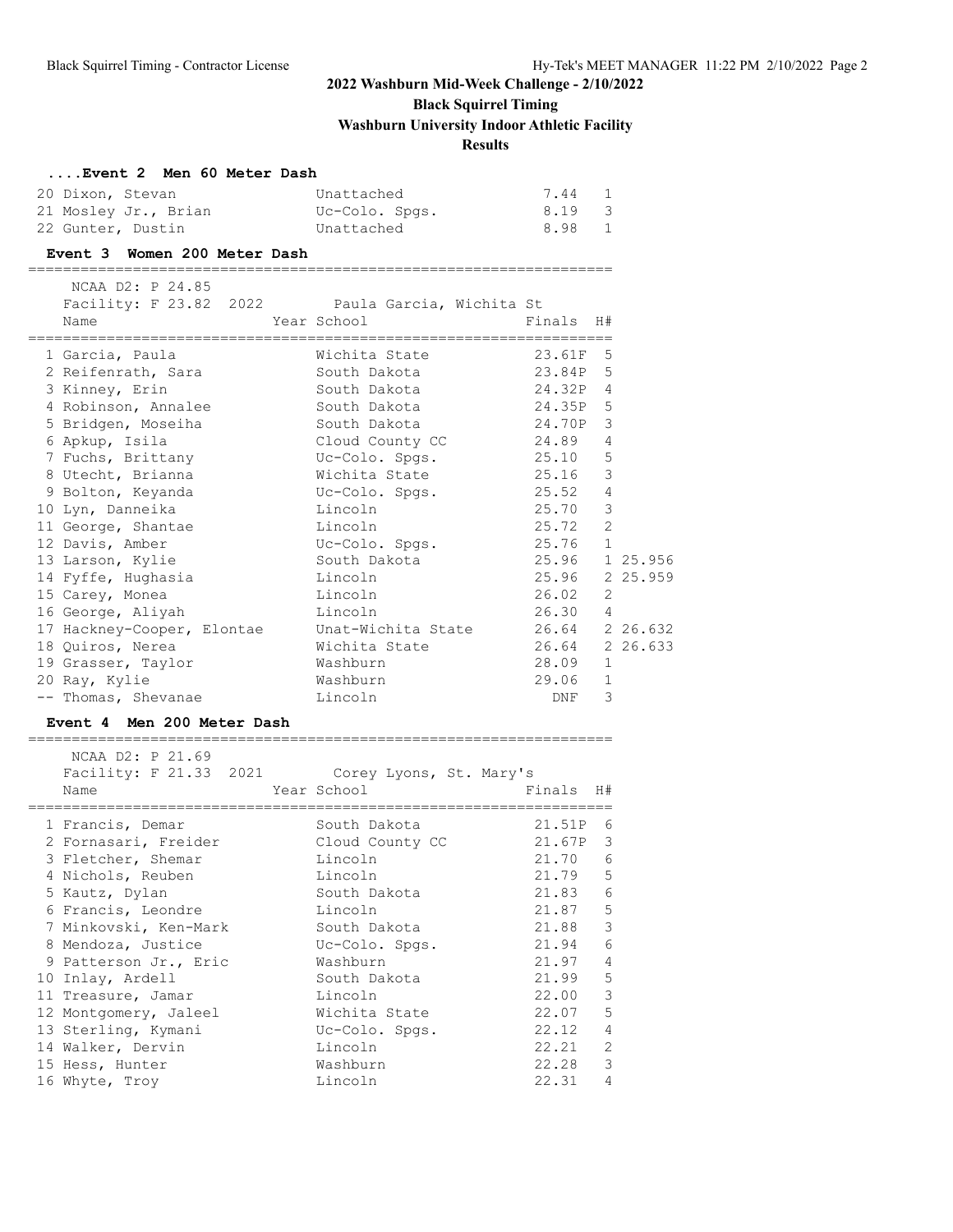# **Black Squirrel Timing**

**Washburn University Indoor Athletic Facility**

### **Results**

### **....Event 4 Men 200 Meter Dash**

| 17 Brown, Shanthamoi     | Lincoln            | 22.32 | 2            |
|--------------------------|--------------------|-------|--------------|
| 18 Hopkins, Josh         | Washburn           | 22.55 | 4            |
| 19 Nichols, Michael      | Uc-Colo. Spgs.     | 22.60 | 3            |
| 20 Tomlinson, Imar       | Lincoln            | 23.04 | 2            |
| 21 Nkwanda, James        | Cloud County CC    | 23.12 | $\mathbf{1}$ |
| 22 Dreiling, Ryan        | Unat-Wichita State | 23.29 | 2            |
| 23 Carter, Teondre       | Washburn           | 23.36 | $\mathbf{1}$ |
| 24 Pierre-Louis, Yardley | Lincoln            | 23.40 | 2            |
| 25 Stewart, Leonardo     | Lincoln            | 23.43 | 4            |
| 26 Lukava, Davit         | Cloud County CC    | 23.95 | 1            |
| 27 Dixon, Stevan         | Unattached         | 24.28 | 1            |
| 28 Gunter, Dustin        | Unattached         | 32.27 | 1            |

#### **Event 5 Women 400 Meter Dash**

| NCAA D2: P 56.80                     | Facility: F 54.29 2022 Na'Asha Robinson, Unattached |          |                |
|--------------------------------------|-----------------------------------------------------|----------|----------------|
| Name                                 | Year School                                         | Finals   | H#             |
| =========<br>1 Diamond, Maria        | Lincoln                                             | 55.47P 3 |                |
| 26.466 (26.466)                      | 55.462 (28.997)                                     |          |                |
| 2 Pulse, Jacy                        | South Dakota                                        | 56.38P   | $\overline{2}$ |
| 26.015 (26.015)                      | 56.379 (30.364)                                     |          |                |
| 3 Thomas, Shevanae                   | Lincoln                                             | 56.82    | 2              |
| 25.713 (25.713)                      | 56.818 (31.105)                                     |          |                |
| 4 Johnson, Sydney                    | Wichita State                                       | 57.04    | $\overline{2}$ |
| 26.146 (26.146)                      | 57.039 (30.893)                                     |          |                |
| 5 Jochum, Madison                    | South Dakota                                        | 57.09    | 3              |
| 26.561 (26.561)                      | 57.087 (30.527)                                     |          |                |
| 6 Mannings, Jameaka                  | Lincoln                                             | 57.29    | 3              |
| 27.712 (27.712)                      | 57.287 (29.575)                                     |          |                |
| 7 Milano, Pamela                     | Cloud County CC                                     | 57.52    | 3              |
| 27.231 (27.231)                      | 57.517 (30.287)                                     |          |                |
| 8 Lopez, Alyssa                      | Uc-Colo. Spgs.                                      | 59.37    | $\overline{2}$ |
| 27.883 (27.883)                      | 59.365 (31.483)                                     |          |                |
| 9 Jones, Katelyn                     | Washburn                                            | 59.47    | $\mathbf{1}$   |
| 26.934 (26.934)                      | 59.465 (32.532)<br>Lincoln                          | 59.74    | 3              |
| 10 George, Aliyah<br>27.136 (27.136) | 59.731 (32.595)                                     |          |                |
| 11 Papierski, Emaleigh               | Uc-Colo. Spgs.                                      | 1:00.25  | $\mathbf{1}$   |
| 27.187 (27.187)                      | 1:00.250(33.064)                                    |          |                |
| 12 Meier, Kylie                      | Wichita State                                       | 1:00.61  | $\mathbf{1}$   |
| 28.319 (28.319)                      | 1:00.603(32.284)                                    |          |                |
| 13 Hackney-Cooper, Elontae           | Unat-Wichita State                                  | 1:02.32  | 2              |
| 27.094 (27.094)                      | 1:02.319(35.225)                                    |          |                |

### **Event 6 Men 400 Meter Dash**

| NCAA D2: P 48.52       |                 |  |                 |                         |  |
|------------------------|-----------------|--|-----------------|-------------------------|--|
| Facility: F 47.15 2021 |                 |  |                 | Samuel Yaro, Lindenwood |  |
| Name                   |                 |  | Year School     | Finals H#               |  |
|                        |                 |  |                 |                         |  |
| 1 Whyte, Troy          |                 |  | Lincoln         | 48.81 3                 |  |
|                        | 23.104 (23.104) |  | 48.804 (25.700) |                         |  |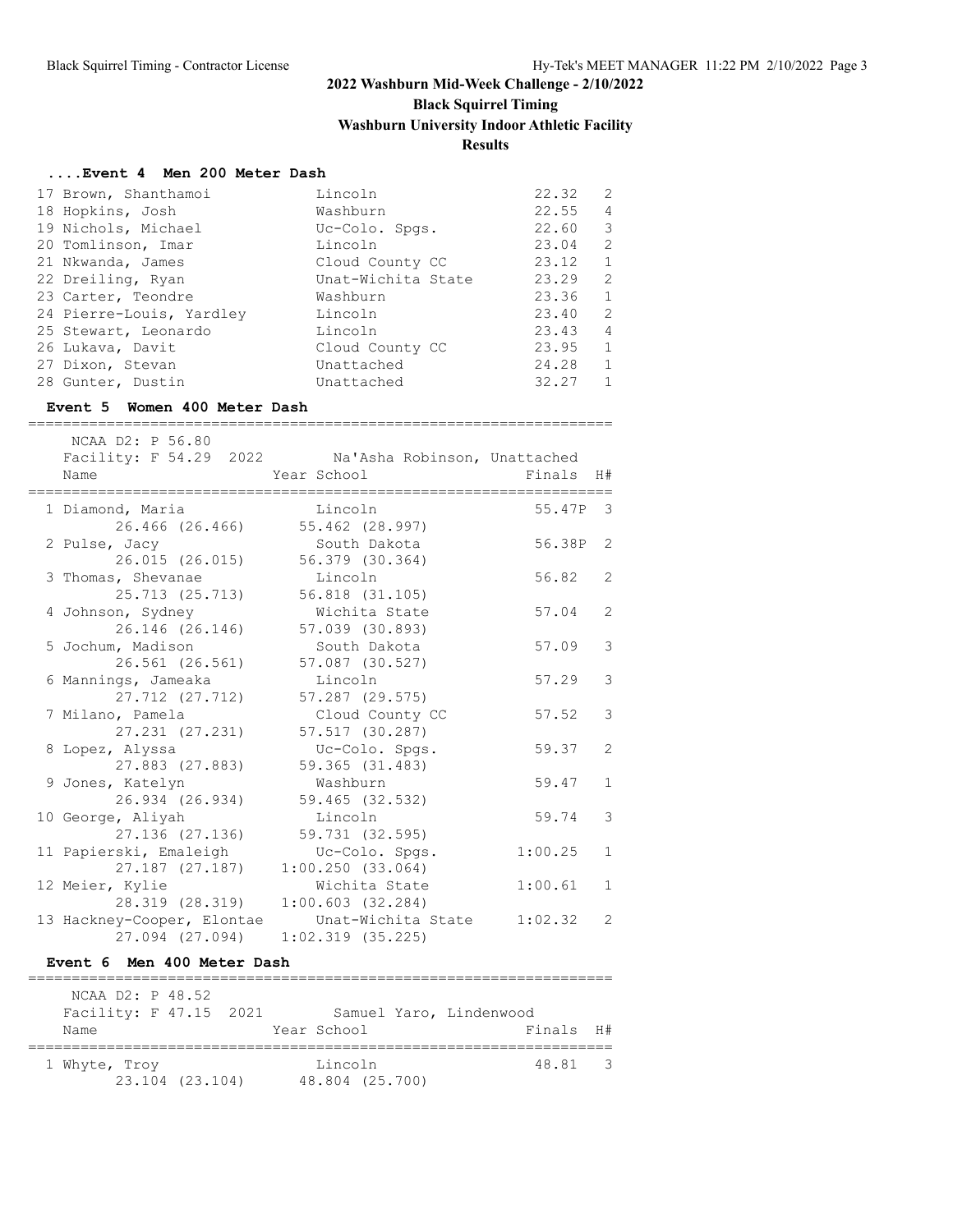# **Black Squirrel Timing**

**Washburn University Indoor Athletic Facility**

**Results**

#### **....Event 6 Men 400 Meter Dash**

| 2 Dende, Jonathan        | Cloud County CC     | 49.25 | 3              |
|--------------------------|---------------------|-------|----------------|
| 23.049 (23.049)          | 49.241 (26.193)     |       |                |
| 3 Abidi, Hassan          | Cloud County CC     | 49.50 | 3              |
| 23.209 (23.209)          | 49.495 (26.287)     |       |                |
| 4 Nyinguan, Timothy      | Cloud County CC     | 49.54 | 3              |
| 23.292 (23.292)          | 49.532 (26.240)     |       |                |
| 5 Prinsloo, JD           | Wichita State       | 49.72 | 2              |
| 23.321 (23.321)          | 49.720 (26.399)     |       |                |
| 6 Herr, Jacob            | Washburn            | 49.77 | $\overline{2}$ |
| 22.873 (22.873)          | 49.770 (26.898)     |       |                |
| 7 Siaffa, Daniel         | Cloud County CC     | 49.86 | $\mathbf{1}$   |
| 23.393 (23.393)          | 49.854 (26.462)     |       |                |
| 8 Francis, Leondre       | Lincoln             | 49.92 | $\overline{2}$ |
| 22.601 (22.601)          | 49.916 (27.315)     |       |                |
| 9 Goldson, Kevaughn      | Lincoln             | 50.22 | 2              |
| 24.135 (24.135)          |                     |       |                |
| 10 Coyhis, Ethan         | Trinidad State      | 50.60 | $\overline{2}$ |
| 23.560 (23.560)          | 50.595(27.035)      |       |                |
| 11 Murray, DauJaughn     | Lincoln             | 50.79 | $\overline{2}$ |
| 23.471 (23.471)          | 50.785(27.314)      |       |                |
| 12 Thompson, Ke'adre     | Wichita State       | 51.60 | $\mathbf{1}$   |
| 24.538 (24.538)          | 51.599 (27.062)     |       |                |
| 13 McPhaull Jr., Lionel  | South Dakota        | 52.10 | $\mathbf{1}$   |
| 24.748 (24.748)          | $52.093$ $(27.345)$ |       |                |
| 14 Pierre-Louis, Yardley | Lincoln             | 52.66 | $\mathbf{1}$   |
| 24.600 (24.600)          | 52.654 (28.054)     |       |                |
| 15 Borillo-Febrer, Pau   | Washburn            | 53.13 | $\mathbf{1}$   |
| 24.873 (24.873)          | 53.129 (28.257)     |       |                |

===================================================================

### **Event 9 Women 800 Meter Run**

| NCAA D2: P 2:14.51   |                                                                                   |                           |                   |
|----------------------|-----------------------------------------------------------------------------------|---------------------------|-------------------|
|                      | Facility: F 2:11.28 2022 Yazmine Wright, Wichita St<br>Name Near School Finals H# |                           |                   |
|                      |                                                                                   | ========================= |                   |
|                      | 1 Wroblewski, Alli South Dakota 2:16.97 2                                         |                           |                   |
|                      |                                                                                   |                           | 2:16.965(35.839)  |
|                      | 2 May, Chrissani       Lincoln           2:17.72   2                              |                           |                   |
|                      | $31.524$ (31.524) $1:05.746$ (34.223) $1:42.038$ (36.292)                         |                           | 2:17.718 (35.680) |
|                      | 3 Hewitt, Michela Colo. Spgs.                                                     | $2:17.95$ 2               |                   |
|                      | 31.876 (31.876)  1:06.085 (34.209)                                                | 1:42.255 (36.170)         | 2:17.943 (35.688) |
| 4 Loeks, Ashten      | Uc-Colo. Spgs. 2:19.49 2                                                          |                           |                   |
| 32.315 (32.315)      | $1:06.421$ (34.107) $1:42.496$ (36.075)                                           |                           | 2:19.484 (36.988) |
| 5 Bindert, Elizabeth | Uc-Colo. Spgs. 2:20.40 2                                                          |                           |                   |
|                      | 32.601 (32.601) 1:06.844 (34.243)                                                 | 1:43.631 (36.788)         | 2:20.399 (36.768) |
|                      | 6 Jackson, Sicely Cloud County CC                                                 | 2:23.84 1                 |                   |
|                      |                                                                                   |                           | 2:23.840 (35.188) |
|                      | 7 Pogge, Peyton Michita State 2:24.56 1                                           |                           |                   |
|                      |                                                                                   |                           | 2:24.558 (36.799) |
|                      | 8 Martinez, Aracely 6 Michita State 2:24.71 1                                     |                           |                   |
|                      | 34.571 (34.571) 1:09.876 (35.305) 1:48.349 (38.473) 2:24.701 (36.353)             |                           |                   |
|                      | 9 Stewart, Tamsin Trinidad State 2:31.49 1                                        |                           |                   |
|                      | 35.739 (35.739) 1:14.266 (38.528) 1:52.841 (38.575) 2:31.484 (38.643)             |                           |                   |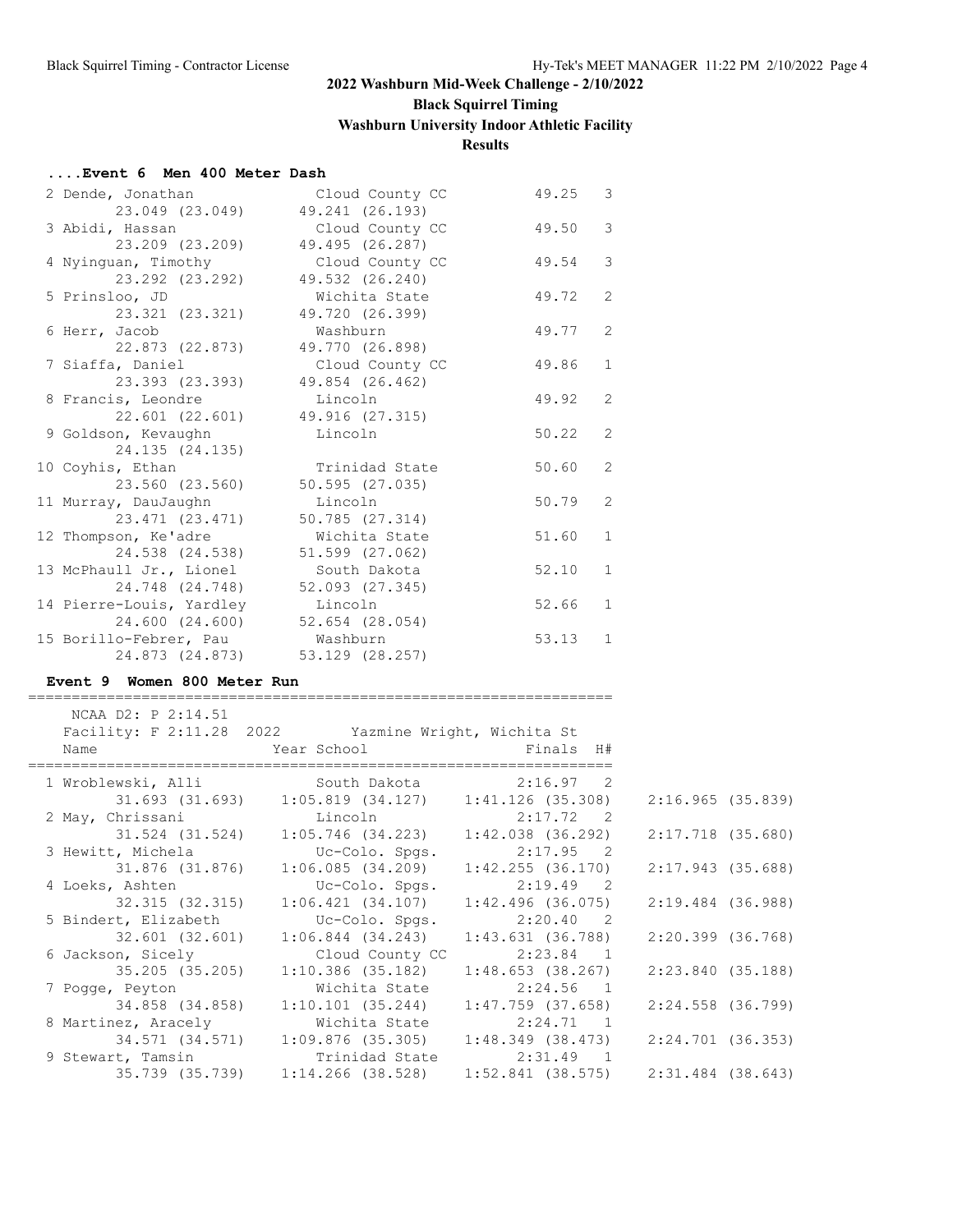**Black Squirrel Timing**

**Washburn University Indoor Athletic Facility**

### **Results**

### **....Event 9 Women 800 Meter Run**

| 10 Rock, Bailey     | Cloud County CC     | 2:33.20 1                               |                   |
|---------------------|---------------------|-----------------------------------------|-------------------|
| 36.046 (36.046)     |                     | $1:13.918$ (37.872) $1:54.245$ (40.328) | 2:33.200 (38.955) |
| 11 Ouintana, Kianna | Trinidad State      | 2:34.18 1                               |                   |
| 35.799 (35.799)     | 1:13.359 (37.560)   | 1:52.794 (39.435)                       | 2:34.171 (41.378) |
| 12 Kowalik, Kara    | Unattached          | 2:45.22 1                               |                   |
| 36.918 (36.918)     | $1:16.568$ (39.650) | 1:59.920 (43.353)                       | 2:45.214 (45.294) |

### **Event 10 Men 800 Meter Run**

===================================================================

| NCAA D2: P 1:52.85                                                          |                                                                              |                                   |                       |
|-----------------------------------------------------------------------------|------------------------------------------------------------------------------|-----------------------------------|-----------------------|
| Facility: F 1:51.18 2021 Terry Robinson Jr., Central Ar<br>Name             |                                                                              |                                   |                       |
|                                                                             |                                                                              |                                   |                       |
| 1 Campbell, Kewani Lincoln 1:55.72 2                                        |                                                                              |                                   |                       |
|                                                                             | 27.098 (27.098) 55.735 (28.638) 1:25.625 (29.890)                            |                                   | $1:55.718$ (30.093)   |
| 2 Blake, Dylan                       South Dakota               1:56.02   2 |                                                                              |                                   |                       |
|                                                                             | 27.111 (27.111) 55.845 (28.734) 1:25.658 (29.813)                            |                                   | 1:56.011(30.354)      |
| 3 Sindelar, Mason South Dakota 1:56.04 1                                    |                                                                              |                                   |                       |
|                                                                             | 27.733 (27.733) 57.073 (29.340) 1:26.890 (29.818)                            |                                   | $1:56.034$ $(29.144)$ |
| 4 Scott, Brendan                                                            | South Dakota 1:56.10 2                                                       |                                   |                       |
|                                                                             | $27.440$ (27.440) 56.163 (28.723)                                            | 1:25.909 (29.747)                 | $1:56.093$ (30.184)   |
| 5 Hamilton, Joey                                                            | Uc-Colo. Spgs.                                                               | $1:56.25$ 1                       |                       |
|                                                                             | 27.655 (27.655) 56.633 (28.978) 1:26.290 (29.658)                            |                                   | $1:56.245$ (29.955)   |
| 6 Cable, Josh                                                               | Wichita State 1:56.43 2                                                      |                                   |                       |
| 26.991 (26.991)                                                             | 55.609 (28.618)                                                              | 1:25.535(29.927)                  | $1:56.423$ (30.888)   |
| 7 Reid, Quwayne                                                             |                                                                              | Cloud County CC 1:56.98 1         |                       |
| 27.387 (27.387)                                                             | 56.888 (29.502)                                                              | 1:26.462 (29.574)                 | $1:56.977$ (30.515)   |
| 8 Rivera, Elias                                                             |                                                                              | Cloud County CC 1:58.67 1         |                       |
|                                                                             | 29.055 (29.055) 58.207 (29.152) 1:27.863 (29.657)<br>Wichita State 1:58.73 2 |                                   | $1:58.667$ (30.804)   |
| 9 Vandaveer, Riley<br>29.483 (29.483)                                       | 1:00.220(30.738)                                                             | $1:30.786$ (30.567)               | $1:58.725$ (27.939)   |
| 10 Iyali, Michael                                                           | Cloud County CC 1:59.13 2                                                    |                                   |                       |
| 27.926 (27.926)                                                             | 57.226 (29.300)                                                              | 1:27.549 (30.323)                 | 1:59.130(31.582)      |
| 11 Cheney, Rylan                                                            | Cloud County CC 1:59.79 2                                                    |                                   |                       |
| 27.735 (27.735)                                                             | 56.785 (29.050)                                                              | $1:27.769$ (30.984)               | $1:59.783$ $(32.014)$ |
| 12 Maal, Adam                                                               | Uc-Colo. Spgs. 2:00.77 1                                                     |                                   |                       |
| 28.350 (28.350)                                                             |                                                                              | 57.867 (29.517) 1:28.759 (30.893) | 2:00.767 (32.008)     |
| 13 Atwood, Alec                                                             | South Dakota 2:04.75 1                                                       |                                   |                       |
|                                                                             | 28.909 (28.909) 59.150 (30.242) 1:31.038 (31.888)                            |                                   | 2:04.742 (33.704)     |
| -- Hutchison, RJ                                                            | Wichita State <b>DNF</b>                                                     | 2                                 |                       |
| 27.331 (27.331)                                                             |                                                                              |                                   |                       |

### **Event 11 Women 1 Mile Run**

| NCAA D2: P 4:58.15               |                       |                                      |                       |
|----------------------------------|-----------------------|--------------------------------------|-----------------------|
| Facility: F 4:46.85 2021<br>Name | Year School           | Stephanie Cotter, Adams St<br>Finals |                       |
|                                  |                       |                                      |                       |
| 1 Almasri, Layla                 | Uc-Colo. Spgs.        | 4:50.53P                             |                       |
| 35.570 (35.570)                  | 1:11.969 (36.399)     | 1:49.554 (37.585)                    | 2:26.797 (37.244)     |
| $3:03.701$ (36.904)              | $3:40.421$ $(36.720)$ | $4:16.129$ $(35.708)$                | 4:50.524 (34.395)     |
| 2 Hedlund, Kate                  | Uc-Colo. Spgs.        | 4:50.60P                             |                       |
| 36.581 (36.581)                  | $1:12.640$ (36.059)   | 1:50.170(37.530)                     | 2:27.520 (37.350)     |
| $3:04.177$ (36.658)              | $3:40.797$ $(36.620)$ | 4:16.550(35.753)                     | $4:50.599$ $(34.049)$ |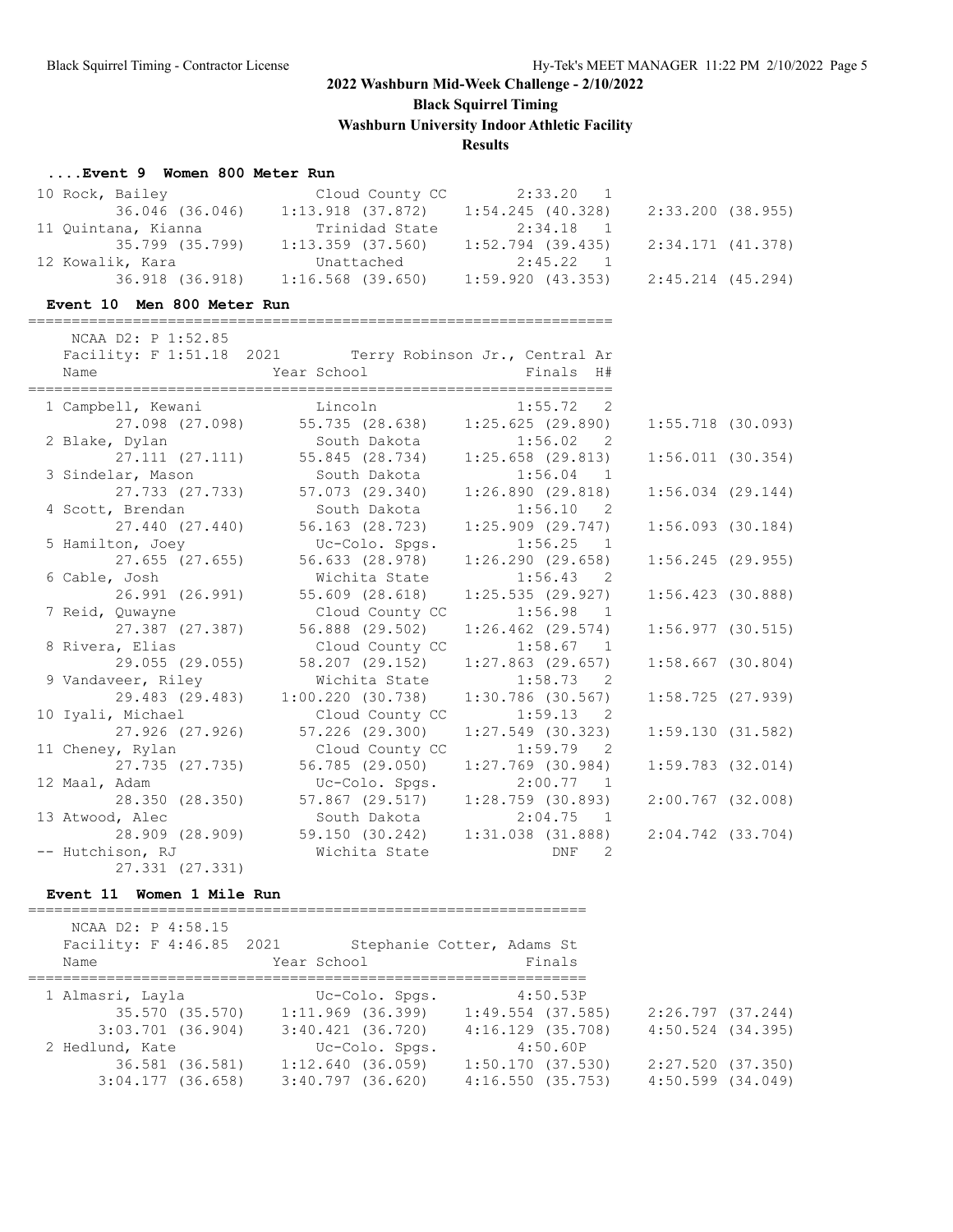**Black Squirrel Timing**

**Washburn University Indoor Athletic Facility**

### **Results**

# **....Event 11 Women 1 Mile Run**<br>3 McGrath Riley

| 3 McGrath, Riley      | Uc-Colo. Spgs.        | 4:50.88P              |                                       |
|-----------------------|-----------------------|-----------------------|---------------------------------------|
| 36.080 (36.080)       | $1:12.236$ (36.157)   | $1:49.784$ (37.548)   | 2:27.121 (37.338)                     |
| 3:03.915(36.794)      | $3:40.532$ $(36.618)$ | 4:15.952(35.420)      | $4:50.876$ $(34.924)$                 |
| 4 Jirele, Abrielle    | South Dakota          | 4:51.52P              |                                       |
| 36.182 (36.182)       | $1:12.322$ $(36.140)$ | 1:49.760(37.438)      | 2:26.931(37.172)                      |
| $3:03.907$ (36.977)   | $3:40.617$ (36.710)   | 4:16.651(36.034)      | $4:51.519$ $(34.868)$                 |
| 5 Lindquist, Ruby     | Black Hills St.       | 4:52.60P              |                                       |
| 36.354 (36.354)       | 1:12.825(36.472)      | $1:50.261$ (37.437)   | 2:27.389 (37.128)                     |
| $3:04.426$ (37.038)   | 3:41.035(36.609)      | 4:16.841(35.807)      | $4:52.596$ (35.755)                   |
| 6 Gould, Helen        | South Dakota          | 4:58.94               |                                       |
| 35.845 (35.845)       | $1:12.581$ (36.737)   | $1:50.021$ $(37.440)$ | 2:27.286 (37.265)                     |
| $3:04.382$ (37.097)   | $3:41.667$ (37.285)   | $4:20.355$ (38.688)   | 4:58.940(38.585)                      |
| 7 Rinn, Danielle      | Wichita State         | 5:00.53               |                                       |
| 37.399 (37.399)       | $1:14.236$ (36.838)   | 1:53.077(38.842)      | 2:32.446 (39.369)                     |
| $3:10.636$ (38.190)   | $3:48.582$ (37.947)   | $4:25.409$ $(36.827)$ | $5:00.526$ (35.118)                   |
| 8 Fauske, Anna        | Uc-Colo. Spgs.        | 5:01.88               |                                       |
| 37.216 (37.216)       | 1:14.275(37.059)      | $1:52.394$ (38.119)   | $2:31.039$ $(38.645)$                 |
| $3:09.990$ $(38.952)$ | $3:48.751$ (38.762)   | $4:26.302$ $(37.552)$ | $5:01.880$ (35.578)                   |
| 9 Beckford, Kelly-Ann | Lincoln               | 5:04.87               |                                       |
| 37.590 (37.590)       | $1:13.200$ (35.610)   | $1:50.976$ (37.777)   | $2:30.144$ (39.168)                   |
| $3:10.175$ (40.032)   | $3:50.476$ (40.302)   | $4:30.579$ (40.103)   | $5:04.867$ $(34.289)$                 |
| 10 Arens, Haley       | South Dakota          | 5:15.78               |                                       |
| 37.496 (37.496)       | $1:14.007$ (36.512)   | 1:52.040(38.033)      | $2:31.489$ (39.449)                   |
| $3:12.444$ (40.955)   | $3:54.661$ $(42.218)$ | $4:37.585$ $(42.924)$ | $5:15.780$ (38.195)                   |
| 11 Jesang, Sharon     | Trinidad State        | 5:16.68               |                                       |
| 37.935 (37.935)       | $1:13.702$ (35.768)   | 1:51.635(37.933)      | $2:30.505$ (38.870)                   |
| $3:11.544$ (41.039)   | $3:53.500$ $(41.957)$ | $4:35.051$ $(41.552)$ | 5:16.675(41.624)                      |
| 12 Dick, Miranda      | Wichita State         | 5:21.04               |                                       |
| 39.290 (39.290)       | 1:17.030(37.740)      | $1:56.244$ (39.214)   | 2:36.341(40.098)                      |
| $3:16.612$ (40.272)   | $3:58.127$ $(41.515)$ | $4:40.207$ $(42.080)$ | $5:21.036$ (40.829)                   |
| 13 Muma, Jenna        | Wichita State         | 5:21.11               |                                       |
| 38.296 (38.296)       | 1:15.877(37.582)      | $1:55.747$ (39.870)   | $2:36.439$ (40.692)                   |
| $3:17.181$ (40.743)   | $3:59.087$ $(41.907)$ | $4:41.762$ $(42.675)$ | $5:21.101$ (39.339)                   |
| 14 Keller, Anna       | Wichita State         | 5:28.94               |                                       |
| 39.541 (39.541)       | 1:17.320(37.779)      |                       | $1:56.575$ (39.255) 2:36.831 (40.257) |
| $3:18.250$ $(41.419)$ | $4:01.299$ $(43.049)$ | $4:45.739$ $(44.440)$ | 5:28.935(43.197)                      |

#### **Event 12 Men 1 Mile Run**

================================================================

| NCAA D2: P 4:10.99<br>Facility: F 3:58.39 2021<br>Name | Year School           | Brett Meyer, Hays Track Clu | Finals                |                       |  |
|--------------------------------------------------------|-----------------------|-----------------------------|-----------------------|-----------------------|--|
| 1 Osowski, Keith                                       |                       | Black Hills St.             | 4:10.75P              |                       |  |
| 31.415 (31.415)                                        | $1:02.338$ (30.923)   |                             | $1:34.332$ $(31.994)$ | 2:05.827 (31.495)     |  |
| $2:37.607$ $(31.780)$                                  | $3:09.093$ $(31.487)$ |                             | 3:39.789 (30.697)     | 4:10.750(30.962)      |  |
| 2 Gemeda, Merga                                        |                       | South Dakota                | 4:10.95P              |                       |  |
| 31.498 (31.498)                                        | $1:02.039$ $(30.542)$ |                             | $1:33.572$ (31.533)   | 2:05.375(31.804)      |  |
| 2:37.374 (31.999)                                      | 3:08.935(31.562)      |                             | 3:41.300(32.365)      | $4:10.949$ $(29.649)$ |  |
| 3 Duchatschek, Clayton                                 |                       | Wichita State               | 4:12.28               |                       |  |
| 31.248 (31.248)                                        | $1:01.625$ (30.378)   |                             | 1:33.105(31.480)      | 2:05.069 (31.964)     |  |
| $2:37.019$ $(31.950)$                                  | $3:09.202$ $(32.183)$ |                             | $3:41.038$ $(31.837)$ | $4:12.279$ $(31.242)$ |  |
|                                                        |                       |                             |                       |                       |  |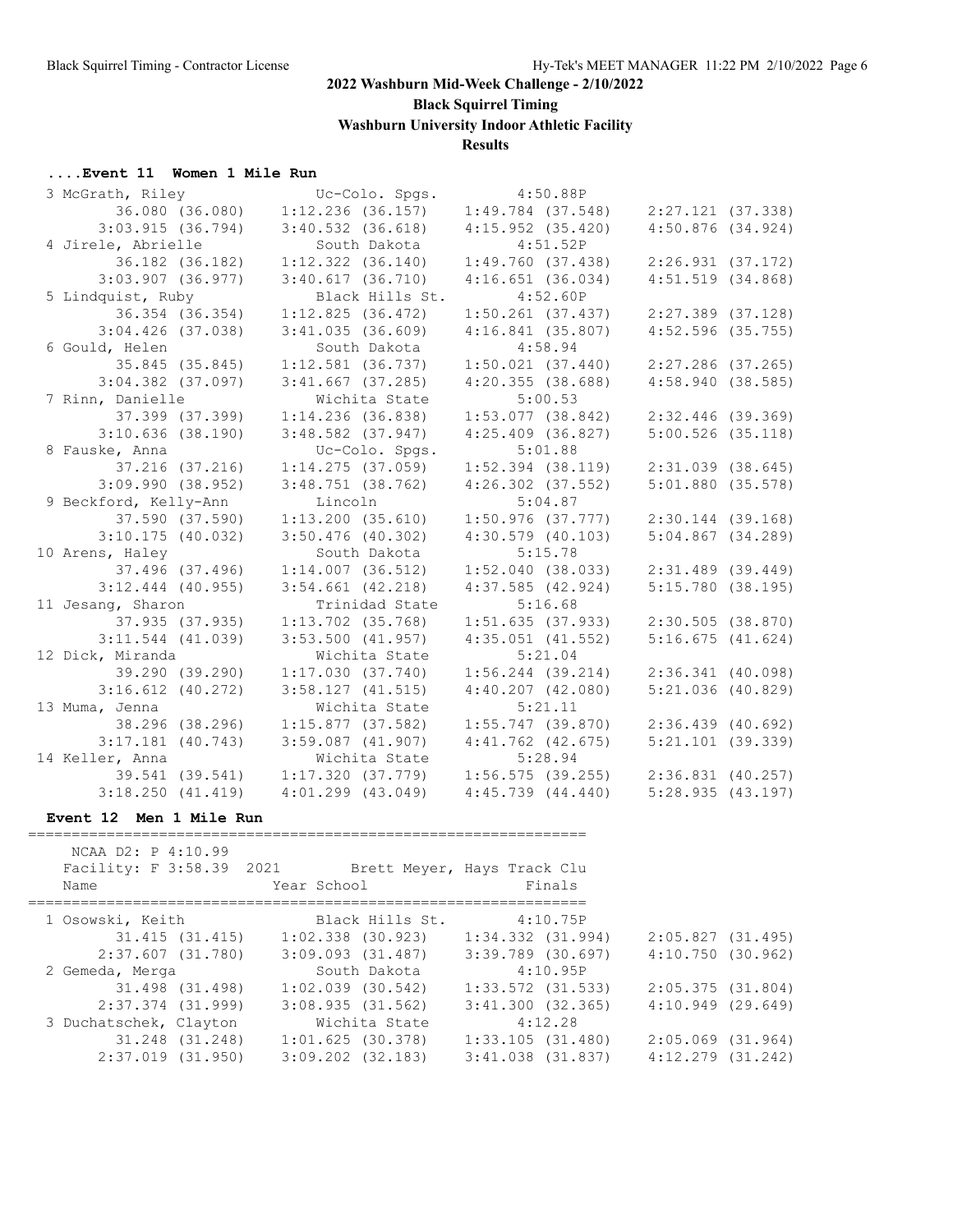**Black Squirrel Timing**

**Washburn University Indoor Athletic Facility**

### **Results**

### **....Event 12 Men 1 Mile Run**

| 4 Vandaveer, Riley     | Wichita State                                                         | 4:15.59               |                       |
|------------------------|-----------------------------------------------------------------------|-----------------------|-----------------------|
| 31.142 (31.142)        | $1:01.967$ (30.825)                                                   | 1:34.145(32.179)      | 2:07.750 (33.605)     |
| 2:40.473 (32.723)      | $3:13.734$ $(33.262)$                                                 | $3:45.707$ $(31.973)$ | $4:15.584$ (29.878)   |
| 5 Dosmann, Conner      | Trinidad State                                                        | 4:16.58               |                       |
| 33.203 (33.203)        | $1:04.162$ (30.959)                                                   | 1:36.355(32.194)      | $2:09.488$ (33.133)   |
| $2:42.159$ (32.672)    | $3:14.844$ (32.685)                                                   | $3:46.284$ $(31.440)$ | $4:16.572$ (30.288)   |
| 6 Waymire, Jacob       | South Dakota                                                          | 4:22.53               |                       |
| 32.657 (32.657)        | $1:04.283$ $(31.627)$                                                 | 1:36.493(32.210)      | $2:09.752$ (33.259)   |
| $2:42.392$ $(32.640)$  | $3:15.329$ $(32.938)$                                                 | $3:48.583$ $(33.254)$ | 4:22.527(33.944)      |
| 7 Sindelar, Mason      | South Dakota                                                          | 4:25.88               |                       |
| 33.314 (33.314)        | 1:04.857(31.543)                                                      | $1:37.638$ (32.782)   | $2:11.162$ (33.524)   |
| 2:45.280(34.119)       | $3:19.707$ $(34.427)$                                                 | 3:54.157(34.450)      | 4:25.879 (31.723)     |
| 8 Brown, Joe           | Unattached                                                            | 4:26.91               |                       |
| 34.515 (34.515)        | $1:07.025$ (32.510)                                                   | $1:40.188$ $(33.163)$ | $2:14.199$ $(34.012)$ |
| 2:48.399(34.200)       | $3:22.563$ $(34.164)$                                                 | $3:55.509$ $(32.947)$ | 4:26.905(31.397)      |
| 9 Villarreal, Adrian   | Trinidad State                                                        | 4:28.96               |                       |
| 33.518 (33.518)        | $1:05.067$ (31.549)                                                   | $1:37.878$ (32.812)   | 2:11.180(33.303)      |
| 2:45.025(33.845)       | 3:19.435(34.410)                                                      | $3:55.209$ $(35.774)$ | 4:28.953(33.744)      |
| 10 Atwood, Alec        | South Dakota                                                          | 4:30.14               |                       |
| 32.979 (32.979)        | $1:04.887$ $(31.908)$                                                 | 1:37.742 (32.855)     | $2:11.682$ $(33.940)$ |
| 2:46.460(34.779)       | $3:21.574$ (35.114)                                                   | $3:56.567$ $(34.993)$ | $4:30.132$ $(33.565)$ |
| 11 Lucerio, Javier     | Unattached                                                            | 4:36.67               |                       |
| 34.332 (34.332)        | 1:06.780(32.449)                                                      | $1:40.498$ $(33.718)$ | $2:14.764$ (34.267)   |
| 2:49.155(34.392)       | $3:25.168$ (36.013)                                                   | 4:01.175(36.008)      | $4:36.663$ (35.488)   |
| 12 Limo, Linus         | Cloud County CC 4:37.70                                               |                       |                       |
| 33.772 (33.772)        | $1:04.838$ (31.067) $1:38.399$ (33.562)                               |                       | $2:13.074$ (34.675)   |
| 2:48.815(35.742)       | $3:26.215$ (37.400) $4:03.179$ (36.964)                               |                       | $4:37.694$ $(34.515)$ |
| -- Chumba, Shadrack    | Unat-Wichita State                                                    | DNF                   |                       |
| 30.518 (30.518)        |                                                                       |                       |                       |
| -- Mugrage, Kristoffer | Unattached                                                            | DNF                   |                       |
|                        | 31.880 (31.880) 1:02.474 (30.594) 1:34.765 (32.292) 2:08.419 (33.654) |                       |                       |
| $2:41.603$ (33.184)    |                                                                       |                       |                       |

#### **Event 13 Women 3000 Meter Run**

================================================================

| NCAA D2: P 9:58.36                                   |                   |                                                           |                                     |                      |          |                       |  |
|------------------------------------------------------|-------------------|-----------------------------------------------------------|-------------------------------------|----------------------|----------|-----------------------|--|
| Facility: F 9:36.27 2021 Erin Norton, Metro St Denve |                   |                                                           |                                     |                      |          |                       |  |
| Name                                                 |                   | Year School                                               |                                     |                      | Finals   |                       |  |
| 1 Jirele, Abrielle                                   |                   |                                                           | South Dakota                        |                      | 9:58.34P |                       |  |
|                                                      |                   |                                                           |                                     | 1:56.030 (39.489)    |          | 2:35.825 (39.795)     |  |
|                                                      | 3:15.634 (39.809) |                                                           | 3:55.654 (40.020)                   | 4:35.674 (40.020)    |          | $5:15.895$ (40.222)   |  |
|                                                      |                   | $5:56.232$ (40.338) 6:36.594 (40.362)                     |                                     | 7:17.210 (40.617)    |          | 7:57.890 (40.680)     |  |
|                                                      | 8:38.617 (40.728) |                                                           | 9:19.320 (40.703)                   | 9:58.335(39.015)     |          |                       |  |
| 2 Gould, Helen                                       |                   |                                                           | South Dakota                        | 10:21.75             |          |                       |  |
|                                                      | 37.526 (37.526)   |                                                           | 1:16.851 (39.325)                   | 1:56.941 (40.090)    |          | 2:37.739 (40.798)     |  |
| 3:18.610(40.872)                                     |                   |                                                           | 3:59.954 (41.344)                   | 4:41.371 (41.418)    |          | $5:23.512$ $(42.142)$ |  |
|                                                      |                   | $6:05.282$ (41.770) $6:47.850$ (42.568) 7:30.736 (42.887) |                                     |                      |          | 8:13.881 (43.145)     |  |
|                                                      |                   | 8:57.426 (43.545) 9:40.750 (43.324)                       |                                     | $10:21.745$ (40.995) |          |                       |  |
| 3 Lagat, Ashley                                      |                   |                                                           | Trinidad State                      | 11:03.99             |          |                       |  |
|                                                      | 41.159 (41.159)   |                                                           | 1:24.080 (42.922)                   | 2:08.107 (44.028)    |          | $2:52.509$ $(44.402)$ |  |
| 3:36.940(44.432)                                     |                   |                                                           | 4:21.685 (44.745) 5:06.691 (45.007) |                      |          | $5:51.535$ $(44.844)$ |  |
|                                                      |                   | $6:35.651$ (44.117) 7:20.879 (45.228) 8:05.640 (44.762)   |                                     |                      |          | 8:51.099 (45.459)     |  |
|                                                      |                   | $9:36.621$ (45.523) 10:21.335 (44.714) 11:03.982 (42.648) |                                     |                      |          |                       |  |
|                                                      |                   |                                                           |                                     |                      |          |                       |  |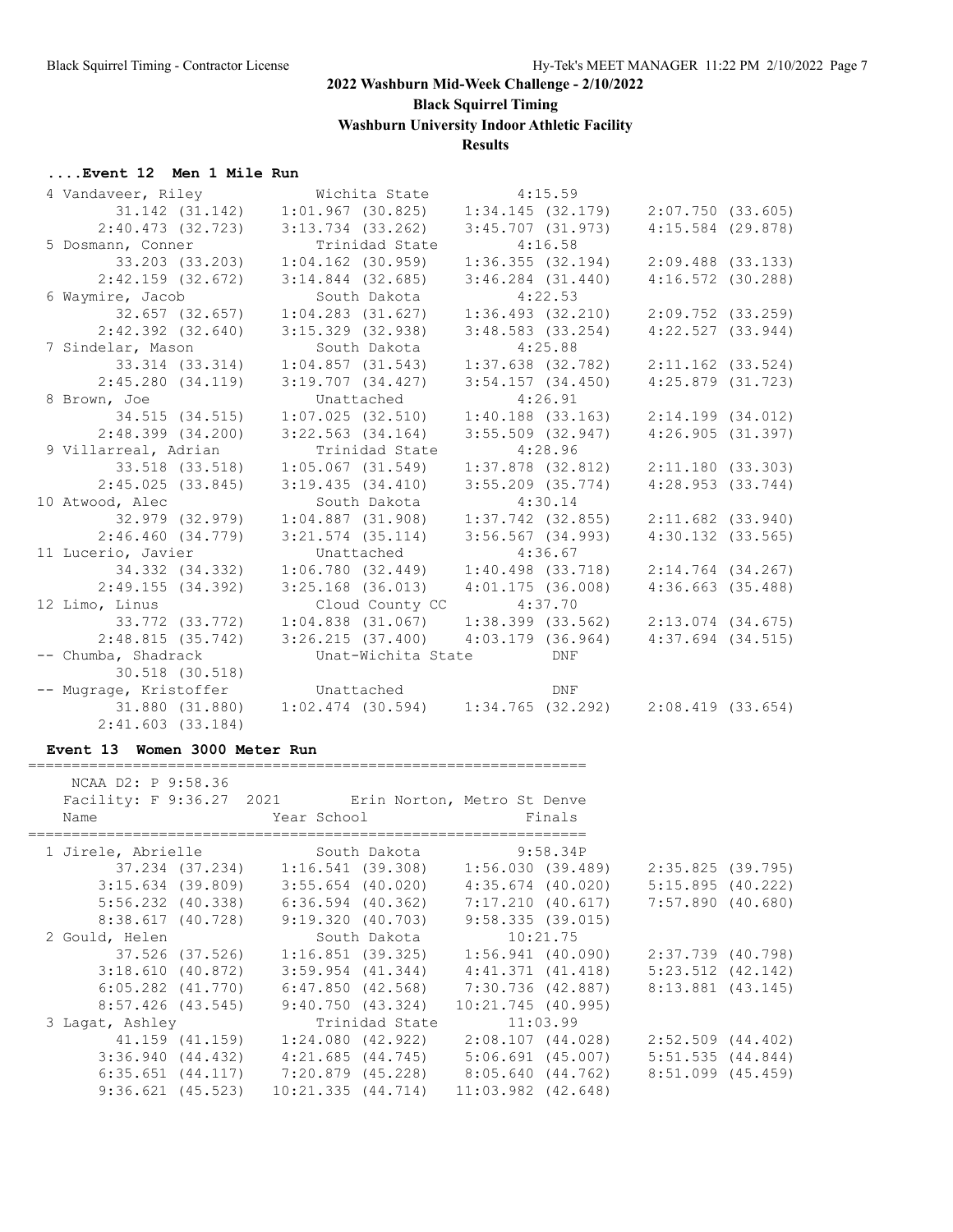**Black Squirrel Timing**

**Washburn University Indoor Athletic Facility**

### **Results**

### **....Event 13 Women 3000 Meter Run**

| 4 Dominquez, Vanessa  |                 | Trinidad State         | 11:04.61              |                       |  |
|-----------------------|-----------------|------------------------|-----------------------|-----------------------|--|
|                       | 41.395 (41.395) | $1:24.376$ (42.982)    | $2:08.349$ (43.973)   | 2:52.837(44.489)      |  |
| $3:37.292$ $(44.455)$ |                 | 4:21.965(44.673)       | $5:06.934$ $(44.969)$ | $5:51.590$ $(44.657)$ |  |
| $6:35.951$ $(44.362)$ |                 | 7:21.115(45.164)       | 8:05.862 (44.748)     | 8:51.401 (45.539)     |  |
| 9:37.340(45.939)      |                 | $10:22.165$ $(44.825)$ | 11:04.605(42.440)     |                       |  |
|                       |                 |                        |                       |                       |  |
| 5 Topham, Erin        |                 | Wichita State          | 11:10.49              |                       |  |
|                       | 41.185 (41.185) | 1:24.070(42.885)       | $2:08.099$ $(44.029)$ | $2:52.504$ $(44.405)$ |  |
| 3:36.956(44.453)      |                 | 4:21.695(44.739)       | $5:06.652$ $(44.958)$ | 5:51.510(44.858)      |  |
| $6:35.684$ $(44.174)$ |                 | 7:21.090 (45.407)      | 8:06.540 (45.450)     | 8:54.074 (47.534)     |  |

### **Event 14 Men 3000 Meter Run**

NCAA D2: P 8:21.16

================================================================

| Facility: F 8:00.39 2022 |                       | Shay McEvoy, Tulsa                      |                       |                                                                       |                       |  |
|--------------------------|-----------------------|-----------------------------------------|-----------------------|-----------------------------------------------------------------------|-----------------------|--|
| 1 Rios, Trey             |                       | Wichita State                           |                       | 8:20.58P                                                              |                       |  |
|                          |                       |                                         |                       | 34.396 (34.396) 1:07.335 (32.939) 1:40.186 (32.852) 2:13.566 (33.380) |                       |  |
| $2:46.546$ (32.980)      |                       | $3:19.771$ (33.225) $3:54.540$ (34.769) |                       |                                                                       | $4:28.076$ (33.537)   |  |
| 5:01.745(33.669)         |                       | $5:35.223$ (33.479) $6:08.407$ (33.184) |                       |                                                                       | $6:42.207$ $(33.800)$ |  |
| $7:16.362$ $(34.155)$    |                       | 7:49.521 (33.159)                       | 8:20.573 (31.053)     |                                                                       |                       |  |
| 2 Gemeda, Merga          |                       | South Dakota                            |                       | 8:23.27                                                               |                       |  |
| 34.910 (34.910)          |                       | $1:08.880$ (33.970) $1:42.210$ (33.330) |                       |                                                                       | $2:15.401$ (33.192)   |  |
| $2:48.218$ $(32.818)$    |                       | $3:21.190$ (32.972) $3:55.257$ (34.068) |                       |                                                                       | $4:28.828$ $(33.572)$ |  |
| 5:02.921(34.093)         | 5:36.452 (33.532)     |                                         | 6:09.806(33.354)      |                                                                       | $6:43.652$ $(33.847)$ |  |
| $7:17.432$ (33.780)      | $7:51.716$ (34.284)   |                                         | 8:23.268 (31.553)     |                                                                       |                       |  |
| 3 Rotich, Brian          |                       | Trinidad State                          |                       | 8:23.34                                                               |                       |  |
| 33.787 (33.787)          | 1:06.585(32.798)      |                                         |                       | $1:39.320$ $(32.735)$ $2:12.271$ $(32.952)$                           |                       |  |
| 2:45.353(33.083)         | $3:19.246$ (33.893)   |                                         | 3:54.157(34.912)      |                                                                       | 4:28.358 (34.202)     |  |
| $5:02.417$ $(34.059)$    | 5:36.183(33.767)      |                                         | 6:10.770(34.587)      |                                                                       | $6:45.981$ (35.212)   |  |
| $7:20.478$ $(34.498)$    | $7:52.992$ $(32.514)$ |                                         | 8:23.332 (30.340)     |                                                                       |                       |  |
| 4 Caldwell, Jackson      |                       | Wichita State                           |                       | 8:24.01                                                               |                       |  |
| 34.577 (34.577)          | $1:07.128$ (32.552)   |                                         |                       | 1:40.085(32.957)                                                      | 2:13.348 (33.264)     |  |
| $2:46.372$ (33.024)      | 3:19.517(33.145)      |                                         | $3:54.292$ $(34.775)$ |                                                                       | 4:28.137(33.845)      |  |
| $5:02.103$ $(33.967)$    | $5:35.638$ $(33.535)$ |                                         | 6:09.363(33.725)      |                                                                       | $6:43.497$ $(34.134)$ |  |
| 7:18.525(35.028)         | $7:52.233$ $(33.709)$ |                                         | $8:24.008$ $(31.775)$ |                                                                       |                       |  |
| 5 Sado, Ahmed            |                       | Unattached                              |                       | 8:30.99                                                               |                       |  |
| 34.130 (34.130)          | $1:06.876$ (32.747)   |                                         |                       | 1:39.736(32.860)                                                      | 2:12.520(32.784)      |  |
| $2:45.066$ (32.547)      | $3:18.898$ $(33.833)$ |                                         | $3:53.873$ $(34.975)$ |                                                                       | 4:28.003(34.130)      |  |
| $5:01.785$ (33.782)      | 5:35.340(33.555)      |                                         | 6:10.507(35.168)      |                                                                       | $6:45.933$ $(35.427)$ |  |
| $7:22.765$ (36.832)      | $7:57.731$ (34.967)   |                                         | 8:30.985(33.254)      |                                                                       |                       |  |
| 6 Magnuson, Britte       |                       | Wichita State                           |                       | 8:33.81                                                               |                       |  |
| 34.608 (34.608)          | 1:07.620(33.012)      |                                         |                       | 1:40.785(33.165)                                                      | 2:14.170 (33.385)     |  |
| 2:47.080(32.910)         | $3:20.436$ (33.357)   |                                         | $3:55.027$ $(34.592)$ |                                                                       | 4:29.157(34.130)      |  |
| $5:03.398$ $(34.242)$    | 5:37.815(34.417)      |                                         | $6:13.085$ (35.270)   |                                                                       | $6:49.036$ (35.952)   |  |
| $7:24.567$ (35.532)      | 7:59.817(35.250)      |                                         | 8:33.803 (33.987)     |                                                                       |                       |  |
| 7 Kipainoi, Edwin        |                       | Cloud County CC                         |                       | 8:42.56                                                               |                       |  |
| 33.956 (33.956)          |                       | $1:07.308$ (33.353)                     |                       | $1:40.506$ (33.198)                                                   | 2:13.912 (33.407)     |  |
| $2:46.858$ (32.947)      |                       | $3:20.041$ (33.183)                     | $3:54.771$ $(34.730)$ |                                                                       | $4:28.498$ $(33.728)$ |  |
| 5:02.545(34.047)         | $5:37.567$ (35.023)   |                                         | $6:13.587$ (36.020)   |                                                                       | $6:50.868$ $(37.282)$ |  |
| 7:29.186(38.318)         | $8:07.151$ (37.965)   |                                         | 8:42.555(35.404)      |                                                                       |                       |  |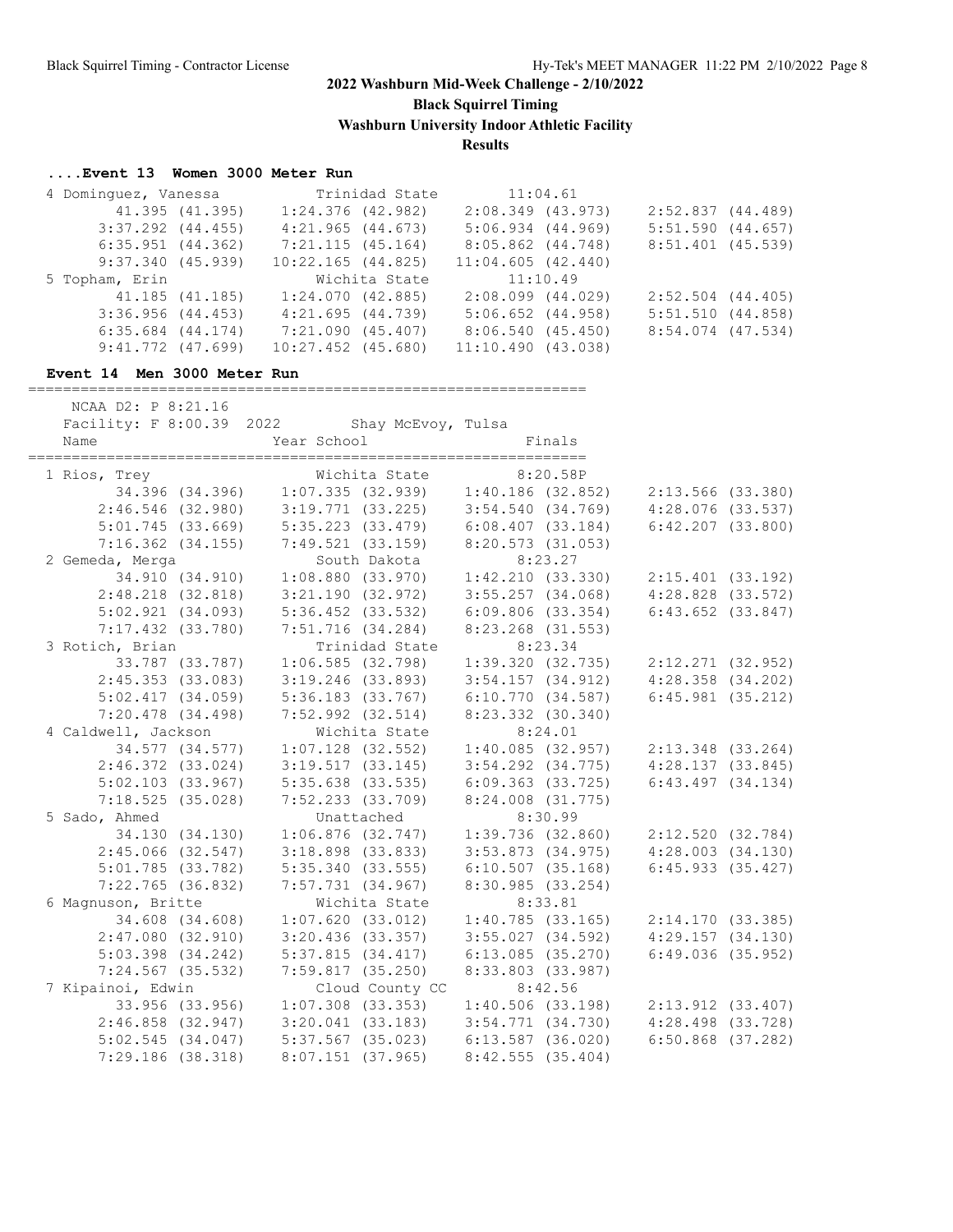**Black Squirrel Timing**

**Washburn University Indoor Athletic Facility**

### **Results**

### **....Event 14 Men 3000 Meter Run**

| 9 Baca, Jarred | 2:51.696(34.489)<br>$5:12.781$ (35.562)<br>7:34.095(35.107)<br>34.528 (34.528)<br>$2:55.198$ (35.762)<br>5:17.777(35.100)<br>7:41.450(36.677)<br>10 Ramirez, Cesar<br>34.882 (34.882)<br>$2:50.047$ $(34.065)$<br>5:11.240(36.183)<br>7:42.613(38.589)<br>11 Waymire, Jacob<br>35.320 (35.320)<br>2:55.010(35.574)<br>5:18.547 (35.552)<br>$7:47.202$ $(37.247)$<br>12 Moen, Asher<br>34.932 (34.932)<br>$2:55.451$ (35.758)<br>5:19.491(35.894)<br>7:50.790(37.259)<br>-- Chumba, Shadrack<br>34.311 (34.311)<br>$2:46.272$ $(33.203)$<br>-- Mugrage, Kristoffer<br>$2:44.422$ $(33.193)$<br>$5:17.747$ (35.092) | 8 Babcock, Charlie | $3:26.566$ (34.870)<br>5:48.688 (35.908)<br>8:09.361(35.267)<br>Trinidad State<br>1:09.356(34.828)<br>$3:31.011$ $(35.813)$<br>5:53.373 (35.597)<br>8:18.165 (36.715)<br>Wichita State<br>$1:09.046$ (34.164)<br>3:24.720(34.673)<br>5:47.933 (36.694)<br>8:21.002 (38.389)<br>South Dakota<br>1:09.750(34.430)<br>3:30.730(35.720)<br>5:55.596 (37.049)<br>Wichita State<br>$1:10.338$ $(35.407)$<br>$3:31.295$ $(35.844)$<br>5:57.463 (37.973)<br>8:27.120(36.330)<br>$3:36.443$ (50.172)<br>5:53.300(35.553) | South Dakota 8:43.86<br>$4:01.923$ (35.358)<br>6:23.677(34.989)<br>8:43.858 (34.498)<br>8:51.00<br>1:43.603(34.248)<br>4:07.290 (36.279)<br>6:29.191(35.818)<br>8:50.991 (32.827)<br>8:56.96<br>1:42.493(33.448)<br>$3:59.765$ (35.045)<br>6:25.741 (37.808)<br>8:56.956(35.954)<br>8:57.99<br>1:44.095(34.345)<br>$4:07.018$ (36.289)<br>6:33.010(37.414)<br>8:24.372 (37.170) 8:57.990 (33.618)<br>8:59.33<br>$1:44.496$ (34.158)<br>$4:07.563$ (36.269)<br>$6:35.282$ $(37.819)$<br>$8:59.326$ (32.207)<br>Unat-Wichita State DNF<br>Unattached DNF<br>6:29.120 (35.820) | 35.065 (35.065) 1:09.373 (34.309) 1:42.991 (33.618) 2:17.207 (34.217)<br>4:37.220 (35.297)<br>$6:58.988$ $(35.312)$<br>2:19.437(35.834)<br>4:42.677(35.388)<br>$7:04.773$ (35.583)<br>$2:15.982$ (33.489)<br>$4:35.057$ (35.293)<br>$7:04.025$ (38.284)<br>2:19.436(35.342)<br>$4:42.996$ (35.978)<br>7:09.956(36.947)<br>2:19.693(35.198)<br>$4:43.597$ $(36.034)$<br>7:13.531(38.249)<br>$1:06.856$ (32.545) $1:39.931$ (33.075) $2:13.070$ (33.139)<br>33.378 (33.378) 1:06.277 (32.899) 1:38.772 (32.495) 2:11.230 (32.458)<br>$3:18.157$ (33.735) $4:01.977$ (43.820) $4:42.656$ (40.679)<br>7:04.743 (35.624) |
|----------------|-------------------------------------------------------------------------------------------------------------------------------------------------------------------------------------------------------------------------------------------------------------------------------------------------------------------------------------------------------------------------------------------------------------------------------------------------------------------------------------------------------------------------------------------------------------------------------------------------------------------|--------------------|-----------------------------------------------------------------------------------------------------------------------------------------------------------------------------------------------------------------------------------------------------------------------------------------------------------------------------------------------------------------------------------------------------------------------------------------------------------------------------------------------------------------|-----------------------------------------------------------------------------------------------------------------------------------------------------------------------------------------------------------------------------------------------------------------------------------------------------------------------------------------------------------------------------------------------------------------------------------------------------------------------------------------------------------------------------------------------------------------------------|---------------------------------------------------------------------------------------------------------------------------------------------------------------------------------------------------------------------------------------------------------------------------------------------------------------------------------------------------------------------------------------------------------------------------------------------------------------------------------------------------------------------------------------------------------------------------------------------------------------------|

#### **Event 17 Women 60 Meter Hurdles**

| NCAA D2: P 8.83<br>Facility: F 8.01 2022 Christina Clemons, Adidas |                |        |                |
|--------------------------------------------------------------------|----------------|--------|----------------|
| Name                                                               | Year School    | Finals | H#             |
| 1 Masters, Destiny                                                 | Wichita State  | 8.59P  | 3              |
| 2 Moreni, Missy                                                    | Uc-Colo. Spgs. | 8.72P  | 3              |
| 3 Schmeichel, Averi                                                | South Dakota   | 8.76P  | -3             |
| 4 Romero, Maria                                                    | Wichita State  | 8.85   | 3              |
| 5 Larson, Kylie                                                    | South Dakota   | 8.87   | 3              |
| 6 Gerberding, Holly                                                | South Dakota   | 8.95   | 3              |
| 7 Bridgen, Moseiha                                                 | South Dakota   | 9.03   | 3              |
| 8 Waters, Lizzie                                                   | Uc-Colo. Spgs. | 9.15   | $\overline{2}$ |
| 9 Milligan, Jalen                                                  | Wichita State  | 9.22   | $\mathbf{1}$   |
| 10 Valadez, Terra                                                  | Uc-Colo. Spgs. | 9.25   | $\overline{2}$ |
| 11 Lee, Ray-Donna                                                  | Lincoln        | 9.28   | $\overline{2}$ |
| 12 Remsberg, Maggie                                                | Uc-Colo. Spgs. | 9.45   | $\mathbf{1}$   |
| 13 Ray, Kylie                                                      | Washburn       | 9.52   | $\mathbf{1}$   |
| 14 Carroll, Alexis                                                 | Uc-Colo. Spgs. | 9.73   | $\overline{2}$ |
| 15 Grasser, Taylor                                                 | Washburn       | 10.08  | $\mathbf{1}$   |

===================================================================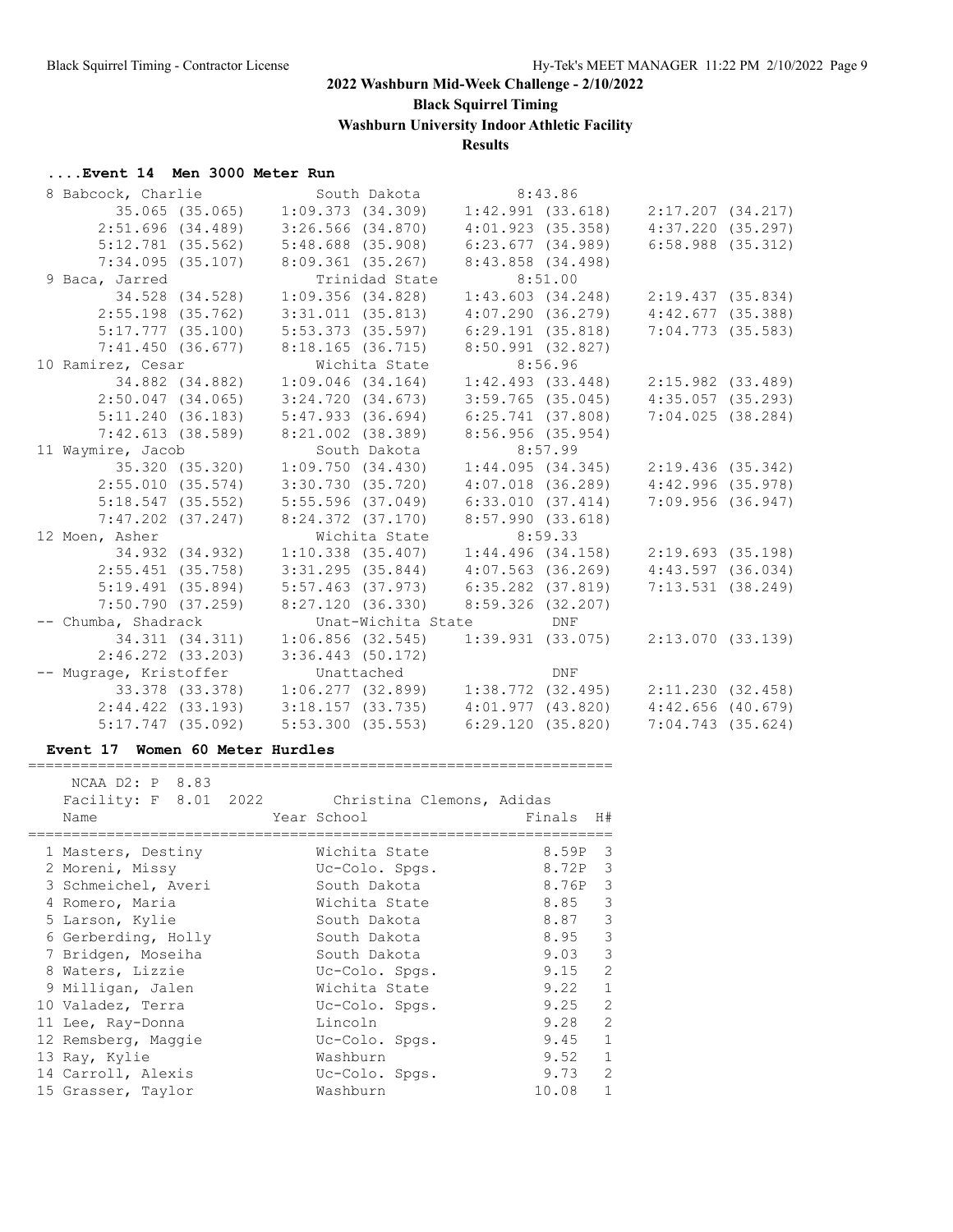# **Black Squirrel Timing**

**Washburn University Indoor Athletic Facility**

### **Results**

| Event 17 Women 60 Meter Hurdles<br>16 Irving, Faithlyn Cloud County CC 10.59 1                                                                                                                                                                                                                                                                                                            |                                                                                                                                                                                                                                                                                                                      |                                                                                                                                                                                                                   |                     |  |
|-------------------------------------------------------------------------------------------------------------------------------------------------------------------------------------------------------------------------------------------------------------------------------------------------------------------------------------------------------------------------------------------|----------------------------------------------------------------------------------------------------------------------------------------------------------------------------------------------------------------------------------------------------------------------------------------------------------------------|-------------------------------------------------------------------------------------------------------------------------------------------------------------------------------------------------------------------|---------------------|--|
| Event 18 Men 60 Meter Hurdles                                                                                                                                                                                                                                                                                                                                                             |                                                                                                                                                                                                                                                                                                                      |                                                                                                                                                                                                                   |                     |  |
| NCAA D2: P 8.23<br>Name                                                                                                                                                                                                                                                                                                                                                                   | Facility: F 7.79 2021 Brithton Senior, South Dakota<br>Year School                                                                                                                                                                                                                                                   | Finals H#                                                                                                                                                                                                         |                     |  |
| 1 Morvan, Hugo<br>2 Henry, Romain<br>3 Bartlett, Rashane<br>4 Hudnall, Chris<br>5 Stock, Logan<br>6 Bailey, Hudson<br>7 Vann, Nathan<br>8 Andrews, Dillon<br>8 Borillo-Febrer, Pau<br>10 Weeter, Noah<br>11 Lukava, Davit<br>12 Mull, Jack<br>13 Lubarski, Wyatt<br>14 Caster, Kolby<br>15 Betton, Andrew<br>16 Rivera, Elias<br>-- Holthusen, Joseph<br>Event 19 Women 4x400 Meter Relay | South Dakota<br>Washburn<br>Lincoln<br>Uc-Colo. Spgs. 8.33<br>Washburn<br>Wichita State<br>Wichita State<br>Uc-Colo. Spgs. 8.65 18.647<br>Washburn<br>South Dakota<br>Cloud County CC<br>Wichita State<br>South Dakota<br>Wichita State 8.89 1<br>Cloud County CC 9.02 2<br>Cloud County CC 10.12 1<br>Wichita State | 8.07P<br>$\overline{\mathbf{3}}$<br>8.13P 3<br>8.20P 3<br>$\overline{\mathbf{3}}$<br>8.41 3<br>8.46<br>2<br>$8.63$ 2<br>8.65 2 8.647<br>8.68<br>$\overline{\mathbf{3}}$<br>8.79 1<br>8.80 2<br>$8.83$ 1<br>$FS$ 3 |                     |  |
| NCAA D2: P 3:52.59<br>Facility: F 3:44.34 2021 Cloud County<br>School                                                                                                                                                                                                                                                                                                                     |                                                                                                                                                                                                                                                                                                                      | Finals H#                                                                                                                                                                                                         |                     |  |
| 1 South Dakota 'A'                                                                                                                                                                                                                                                                                                                                                                        | 1) Bridgen, Moseiha (2) Pulse, Jacy                                                                                                                                                                                                                                                                                  | $3:43.12F$ 2                                                                                                                                                                                                      |                     |  |
| 2 Washburn 'A'                                                                                                                                                                                                                                                                                                                                                                            | 3) Reifenrath, Sara (4) Robinson, Annalee<br>56.255 (56.255) 1:52.040 (55.785) 2:48.098 (56.058) 3:43.120 (55.023)                                                                                                                                                                                                   | $3:49.12P$ 2                                                                                                                                                                                                      |                     |  |
| 1) Hohl, Isabella<br>3) Stinson, Lyndsay<br>3 Wichita State 'A'<br>1) Garcia, Paula                                                                                                                                                                                                                                                                                                       | 2) Hillebert, Darian<br>4) Okoro, Chia<br>56.724 (56.724) 1:54.895 (58.172) 2:52.793 (57.898) 3:49.120 (56.328)<br>2) Johnson, Sydney                                                                                                                                                                                | $3:50.92P$ 2                                                                                                                                                                                                      |                     |  |
| 3) Utecht, Brianna<br>57.271 (57.271)<br>4 South Dakota 'B'                                                                                                                                                                                                                                                                                                                               | 4) Turner, Faith<br>$1:53.691$ (56.420) $2:52.298$ (58.607)                                                                                                                                                                                                                                                          | 3:51.05P 2                                                                                                                                                                                                        | 3:50.920(58.623)    |  |
| 1) Jochum, Madison<br>3) Gerberding, Holly<br>57.594 (57.594)<br>5 Uc-Colo. Spgs. 'A'<br>1) Lopez, Alyssa                                                                                                                                                                                                                                                                                 | 2) Schmeichel, Averi<br>4) Wroblewski, Alli<br>$1:53.928$ (56.334)<br>2) Waters, Lizzie                                                                                                                                                                                                                              | 2:52.433 (58.505)<br>$3:56.69$ 2                                                                                                                                                                                  | $3:51.041$ (58.609) |  |
| 3) Davis, Amber<br>1:00.950(1:00.950)<br>6 Wichita State 'B'                                                                                                                                                                                                                                                                                                                              | 4) Hewitt, Michela<br>$2:00.250$ (59.300) $2:57.350$ (57.100)                                                                                                                                                                                                                                                        | 4:06.14<br>1                                                                                                                                                                                                      | 3:56.690(59.340)    |  |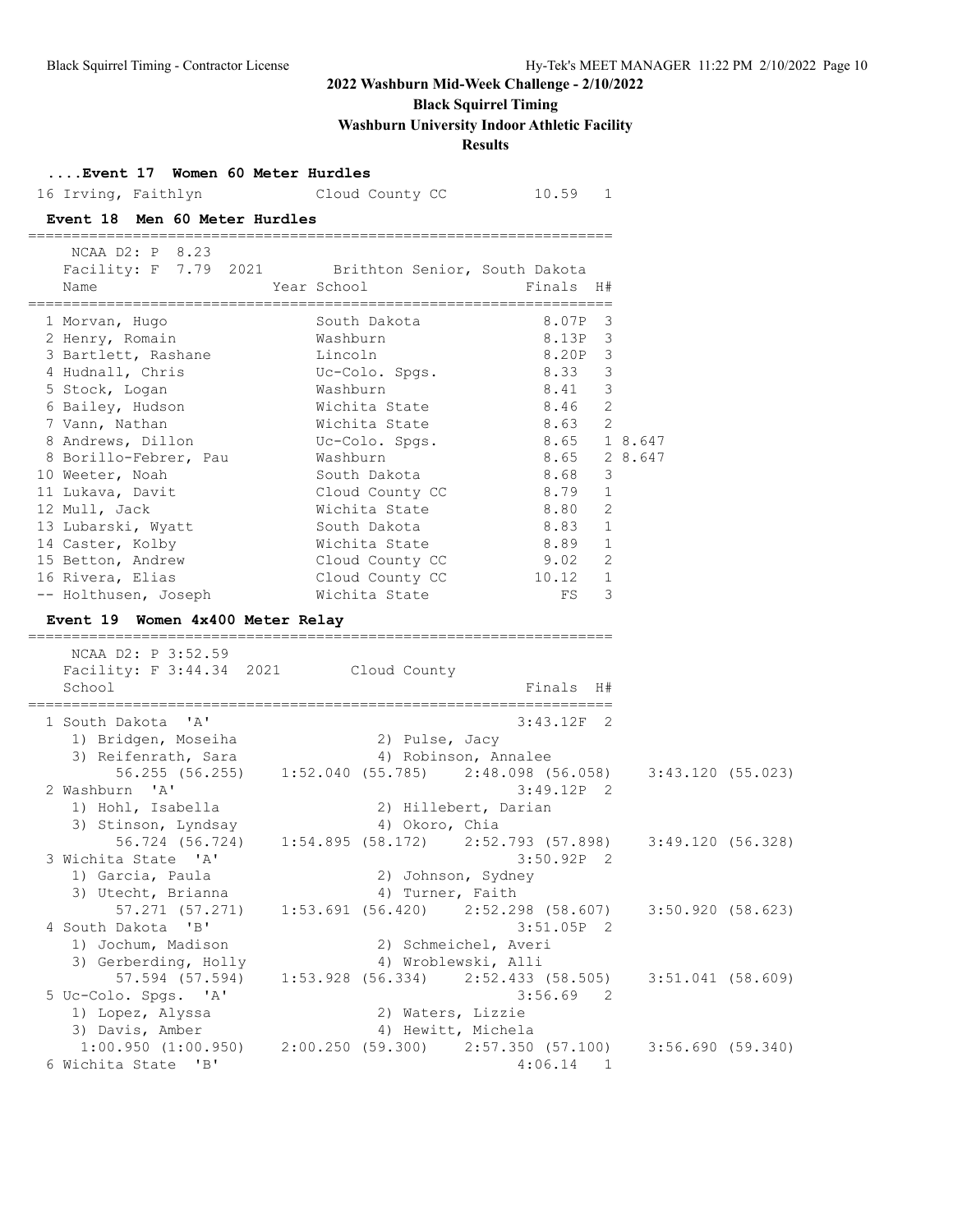**Black Squirrel Timing**

**Washburn University Indoor Athletic Facility**

#### **Results**

#### **....Event 19 Women 4x400 Meter Relay**

 1) Romero, Maria 2) Meier, Kylie 3) Okoro, Chidera (4) Martinez, Aracely 1:02.265 (1:02.265) 2:02.866 (1:00.602) 3:04.853 (1:01.987) 4:06.131 (1:01.279) -- Wichita State 'C' DNF 1 1) Masters, Destiny 2) Muma, Jenna 3) Pogge, Peyton (4) 2immer, Anna 1:03.006 (1:03.006) 2:07.398 (1:04.392)

### **Event 20 Men 4x400 Meter Relay**

| NCAA D2: P 3:17.02<br>Facility: F 3:12.91 2021 Northwest Missouri<br>School |  | Finals H#                                                             |                   |  |
|-----------------------------------------------------------------------------|--|-----------------------------------------------------------------------|-------------------|--|
| 1 Uc-Colo. Spgs. 'A'                                                        |  | $3:15.02P$ 2                                                          |                   |  |
| 1) Andrews, Dillon                                                          |  | 2) Sterling, Kymani                                                   |                   |  |
| 3) Laca, Angel                                                              |  | 4) O'Neal, Ryan                                                       |                   |  |
|                                                                             |  | 49.559 (49.559) 1:38.333 (48.774) 2:26.691 (48.358) 3:15.017 (48.327) |                   |  |
| 2 Cloud County CC 'A'                                                       |  | $3:15.57P$ 2                                                          |                   |  |
| 1) Abidi, Hassan                                                            |  | 2) Dende, Jonathan                                                    |                   |  |
| 3) Siaffa, Daniel                                                           |  | 4) Nyinguan, Timothy                                                  |                   |  |
|                                                                             |  | 49.526 (49.526) 1:38.777 (49.252) 2:27.133 (48.357) 3:15.564 (48.432) |                   |  |
| 3 Wichita State 'A'                                                         |  | $3:21.18$ 2                                                           |                   |  |
| 1) Genereux, Joakim                                                         |  | 2) Prinsloo, JD                                                       |                   |  |
| 3) Hutchison, RJ                                                            |  | 4) Cable, Josh                                                        |                   |  |
|                                                                             |  | 50.447 (50.447) 1:40.238 (49.792) 2:31.223 (50.985) 3:21.177 (49.954) |                   |  |
| 4 Cloud County CC 'B'                                                       |  | $3:26.51$ 2                                                           |                   |  |
| 1) Rivera, Elias                                                            |  | 2) Reid, Quwayne                                                      |                   |  |
| 3) Iyali, Michael                                                           |  | 4) Cheney, Rylan                                                      |                   |  |
|                                                                             |  | 49.838 (49.838) 1:40.394 (50.557) 2:34.038 (53.644)                   | 3:26.508 (52.470) |  |
| 5 Wichita State 'B'                                                         |  | $3:31.30$ 2                                                           |                   |  |
| 1) Thompson, Ke'adre                                                        |  | 2) Montgomery, Jaleel                                                 |                   |  |
| 3) Vann, Nathan                                                             |  | 4) Bailey, Hudson                                                     |                   |  |
|                                                                             |  | 50.628 (50.628) 1:43.071 (52.443) 2:36.569 (53.499) 3:31.293 (54.724) |                   |  |

#### **Event 23 Women High Jump**

==========================================================================

| NCAA D2: P 1.67m<br>Name                                                                           | Facility: F 1.78m 2022 Destiny Masters, Wichita St<br>Year School | Finals              |             |
|----------------------------------------------------------------------------------------------------|-------------------------------------------------------------------|---------------------|-------------|
| 1 Anglin, Daniella<br>1.51 1.56 1.61 1.66 1.71 1.76 1.79 1.83<br>PPP PPP<br>$\overline{O}$<br>PPP. | South Dakota<br>$\overline{O}$<br>XO.<br>XXX<br>$\circ$           | $1.79$ mF $5-10.50$ |             |
| 2 Haring, Carly<br>1.51 1.56 1.61 1.66 1.71 1.76<br>PPP PPP O<br>$\bigcirc$                        | South Dakota<br>O XXX                                             | $1.71$ mP $5-07.25$ |             |
| 3 Pavlenko, Lydia<br>1.51 1.56 1.61 1.66<br>PPP<br>PPP.<br>O XXX                                   | Uc-Colo. Spgs.                                                    | 1.61m               | $5 - 03.25$ |
| 4 Novess, Faith<br>1.51 1.56 1.61 1.66<br>XO XXX<br>PPP.<br>PPP                                    | Uc-Colo. Spgs.                                                    | J1.61m 5-03.25      |             |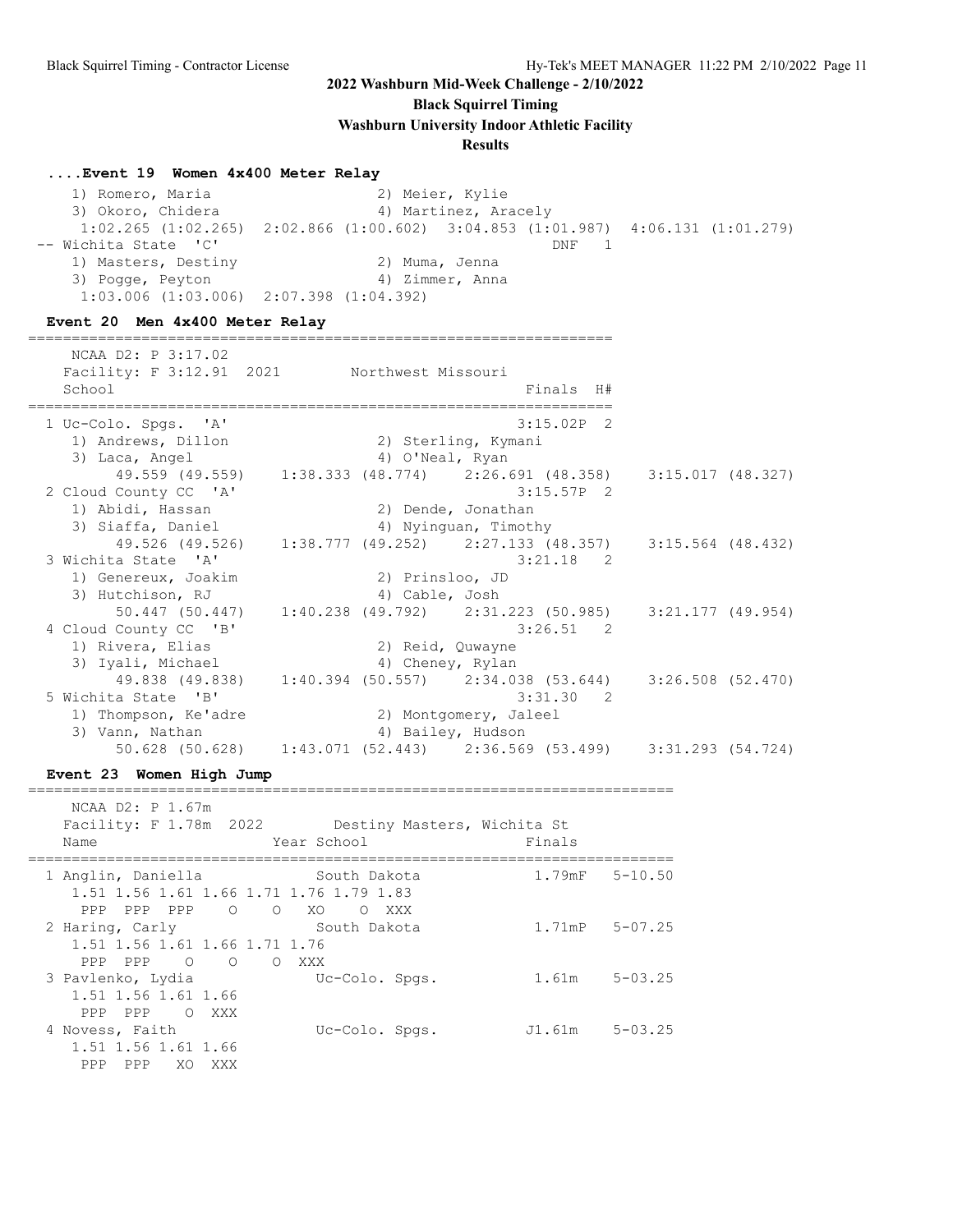# **Black Squirrel Timing**

**Washburn University Indoor Athletic Facility**

**Results**

| Event 23 Women High Jump |               |       |             |
|--------------------------|---------------|-------|-------------|
| 5 Mills, Nehlia          | Lincoln       | 1.56m | $5 - 01.25$ |
| 1.51 1.56 1.61           |               |       |             |
| O XXX<br>$\Omega$        |               |       |             |
| 5 Romero, Maria          | Wichita State | 1.56m | $5 - 01.25$ |
| 1.51 1.56 1.61           |               |       |             |
| O XXX<br>$\Omega$        |               |       |             |
| 7 Meyer, Kenisa          | Wichita State | 1.51m | $4 - 11.50$ |
| 1.51 1.56                |               |       |             |
| XXX<br>XO                |               |       |             |

#### **Event 24 Men High Jump**

| NCAA D2: P 2.04m                                         |                                                           |                    |  |
|----------------------------------------------------------|-----------------------------------------------------------|--------------------|--|
|                                                          | Facility: F 2.15m 2021 Brayden Sorenson, Nebraska Kearney |                    |  |
| Name                                                     | Year School                                               | Finals             |  |
|                                                          |                                                           |                    |  |
| 1 Palen, Brady Michita State                             |                                                           | 2.10mP 6-10.75     |  |
|                                                          | 1.75 1.80 1.85 1.90 1.95 2.00 2.05 2.10 2.14              |                    |  |
| PPP PPP PPP PPP 0 0 XO XXO XXX                           |                                                           |                    |  |
| 2 Durst, Jack<br>1.75 1.80 1.85 1.90 1.95 2.00 2.05 2.10 |                                                           |                    |  |
| PPP PPP PPP PPP 0 XO XXO XXX                             |                                                           |                    |  |
| 3 Ciccarelli, Skye Uc-Colo. Spgs.                        |                                                           | $2.00m$ 6-06.75    |  |
| 1.75 1.80 1.85 1.90 1.95 2.00 2.05                       |                                                           |                    |  |
| PPP PPP PPP 0 0 0 XXX                                    |                                                           |                    |  |
|                                                          | 4 Lewis, Weston 6-06.75                                   |                    |  |
| 1.75 1.80 1.85 1.90 1.95 2.00 2.05                       |                                                           |                    |  |
| PPP PPP PPP PPP XXO XXO XXX                              |                                                           |                    |  |
| 5 Stiawalt, Chandler Michita State                       |                                                           | $1.95m$ $6-04.75$  |  |
| 1.75 1.80 1.85 1.90 1.95 2.00                            |                                                           |                    |  |
| PPP PPP PPP 0 0 XXX                                      |                                                           |                    |  |
|                                                          | 5 Dubbert, Davis <b>Michita State</b> 1.95m 6-04.75       |                    |  |
| 1.75 1.80 1.85 1.90 1.95 2.00                            |                                                           |                    |  |
| PPP PPP 0 0 0 XXX<br>7 Heitman, Ethan                    | South Dakota<br>J1.95m 6-04.75                            |                    |  |
| 1.75 1.80 1.85 1.90 1.95 2.00                            |                                                           |                    |  |
| PPP PPP PPP 0 XO XXX                                     |                                                           |                    |  |
|                                                          | 8 Faurot, Marshall South Dakota 51.95m 6-04.75            |                    |  |
| 1.75 1.80 1.85 1.90 1.95 2.00                            |                                                           |                    |  |
| PPP PPP PPP XXO XO XXX                                   |                                                           |                    |  |
| 9 Stock, Logan Mashburn                                  |                                                           | $J1.95m$ $6-04.75$ |  |
| 1.75 1.80 1.85 1.90 1.95 2.00                            |                                                           |                    |  |
| O O O XO XXO XXX                                         |                                                           |                    |  |
|                                                          | 9 Walsh, Tanner Colo. Spgs. 51.95m 6-04.75                |                    |  |
| 1.75 1.80 1.85 1.90 1.95 2.00                            |                                                           |                    |  |
| PPP PPP PPP XO XXO XXX                                   |                                                           |                    |  |
| 11 Haug, Tom<br>1.75 1.80 1.85 1.90 1.95                 | Washburn                                                  | $1.90m$ $6-02.75$  |  |
| PPP PPP PPP XO XXX                                       |                                                           |                    |  |
|                                                          | 12 Betton, Andrew Cloud County CC J1.90m 6-02.75          |                    |  |
| 1.75 1.80 1.85 1.90 1.95 2.00                            |                                                           |                    |  |
| O PPP XO XO PPP XXX                                      |                                                           |                    |  |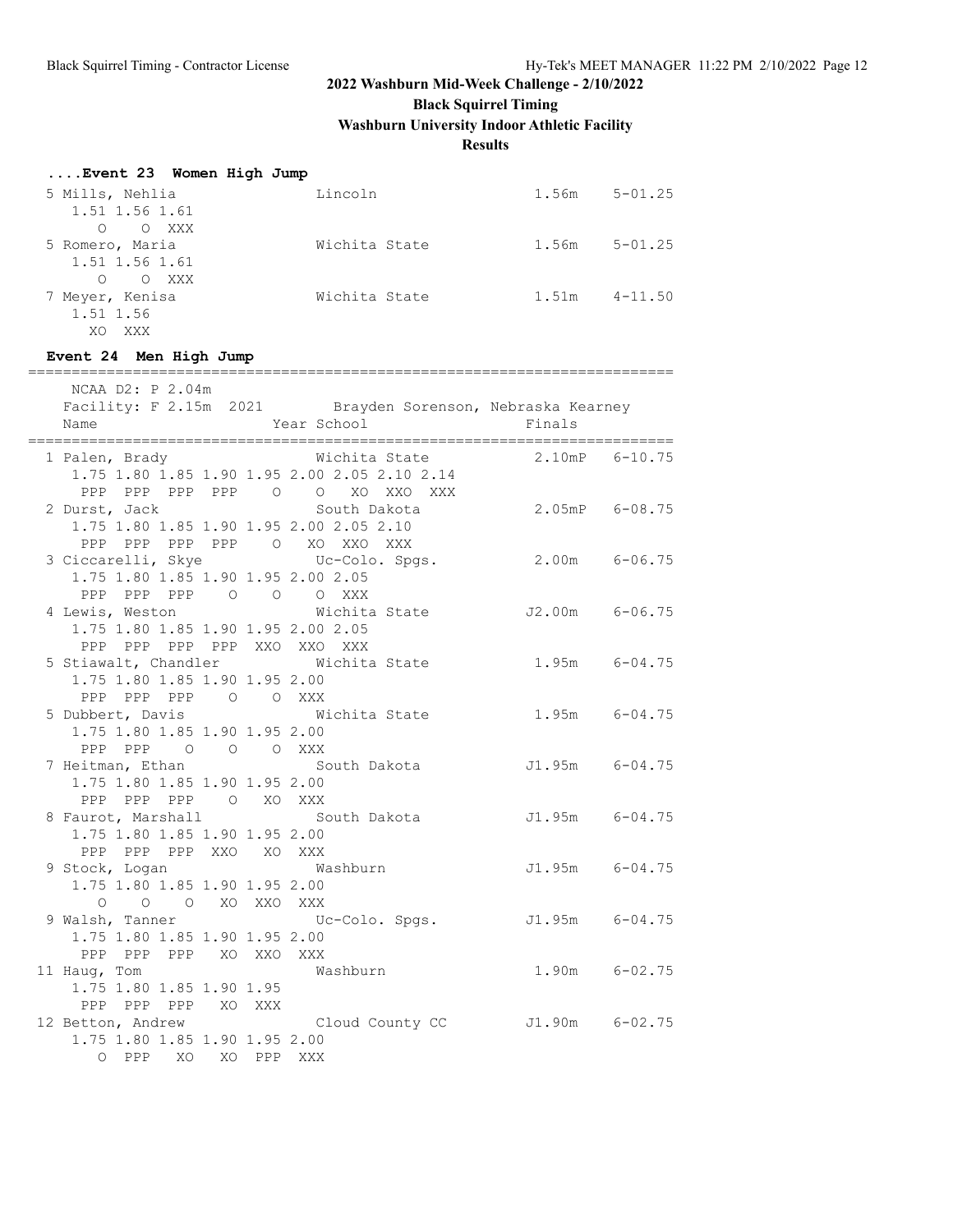**Black Squirrel Timing**

**Washburn University Indoor Athletic Facility**

### **Results**

### **....Event 24 Men High Jump**

| 12 Ludolph, Chonnor                  | Wichita State   | J1.90m | $6 - 02.75$ |
|--------------------------------------|-----------------|--------|-------------|
| 1.75 1.80 1.85 1.90 1.95             |                 |        |             |
| XO.<br>XO XO<br>$\Omega$<br>XXX      |                 |        |             |
| 14 Lubarski, Wyatt                   | South Dakota    | J1.90m | $6 - 02.75$ |
| 1.75 1.80 1.85 1.90 1.95             |                 |        |             |
| O O XXO<br>XXX X                     |                 |        |             |
| 15 Kaniper, Kyler                    | Washburn        | 1.85m  | $6 - 00.75$ |
| 1.75 1.80 1.85 1.90                  |                 |        |             |
| $\Omega$<br>XO.<br>XXX<br>$\bigcirc$ |                 |        |             |
| 16 Rivera, Elias                     | Cloud County CC | 1.75m  | $5 - 08.75$ |
| 1.75 1.80                            |                 |        |             |

### **Event 25 Women Pole Vault**

XXO XXX

| NCAA D2: P 3.69m<br>Name<br>________________________________     | -----------------<br>Facility: F 4.16m 2021 Haven Lander, Pittsburg St<br>Year School                                                           | Finals                  |
|------------------------------------------------------------------|-------------------------------------------------------------------------------------------------------------------------------------------------|-------------------------|
|                                                                  | 1 Hirata, Gennifer 5 South Dakota 5 81 4.34mF 14-02.75<br>3.01 3.31 3.46 3.61 3.76 3.91 4.06 4.21 4.34 4.38<br>PPP PPP PPP PPP 0 0 XX0 X0 0 XXX |                         |
|                                                                  | 2 Mulla, Marleen South Dakota 4.21mF 13-09.75<br>3.01 3.31 3.46 3.61 3.76 3.91 4.06 4.21 4.34<br>PPP PPP PPP PPP PPP 0 0 XO XXX                 |                         |
|                                                                  | 3 Mooneyhan, Cassidy South Dakota 54.21mF 13-09.75<br>3.01 3.31 3.46 3.61 3.76 3.91 4.06 4.21 4.34<br>PPP PPP PPP 0 0 0 XXO XO XXX              |                         |
|                                                                  | 4 Falda, Helen Matl. Brescia 1956 4.06mP 13-03.75<br>3.01 3.31 3.46 3.61 3.76 3.91 4.06 4.21<br>PPP PPP PPP PPP PPP 0 XO XXX                    |                         |
| 3.01 3.31 3.46 3.61 3.76 3.91 4.06<br>PPP PPP PPP XXO O O XXX    | 5 Garrett, Jaidyn (5) South Dakota (5.91mP 12-10.00                                                                                             |                         |
| 3.01 3.31 3.46 3.61 3.76 3.91 4.06<br>PPP PPP PPP XO XXO XO XXX  | 6 Marrison, Deidra             South Dakota                                                                                                     | J3.91mP 12-10.00        |
| 3.01 3.31 3.46 3.61 3.76 3.91<br>PPP PPP XO XO O XXX             | 7 Thompson, Margaux Michita State                                                                                                               | $3.76$ m $P$ $12-04.00$ |
| 8 Bolin, Tassilyn Mashburn<br>3.01 3.31 3.46 3.61<br>PPP O O XXX |                                                                                                                                                 | $3.46m$ $11-04.25$      |
| 8 Lanman, Natalie<br>3.01 3.31 3.46 3.61<br>PPP O O XXX          | Washburn                                                                                                                                        | $3.46m$ $11-04.25$      |
| 10 Wheeler, Alyssa<br>3.01 3.31 3.46 3.61<br>XO O XO XXX         | Wichita State 53.46m 11-04.25                                                                                                                   |                         |
| 11 Van Dyke, Alison<br>3.01 3.31<br>O XXX                        | Uc-Colo. Spgs.                                                                                                                                  | $3.01m$ $9-10.50$       |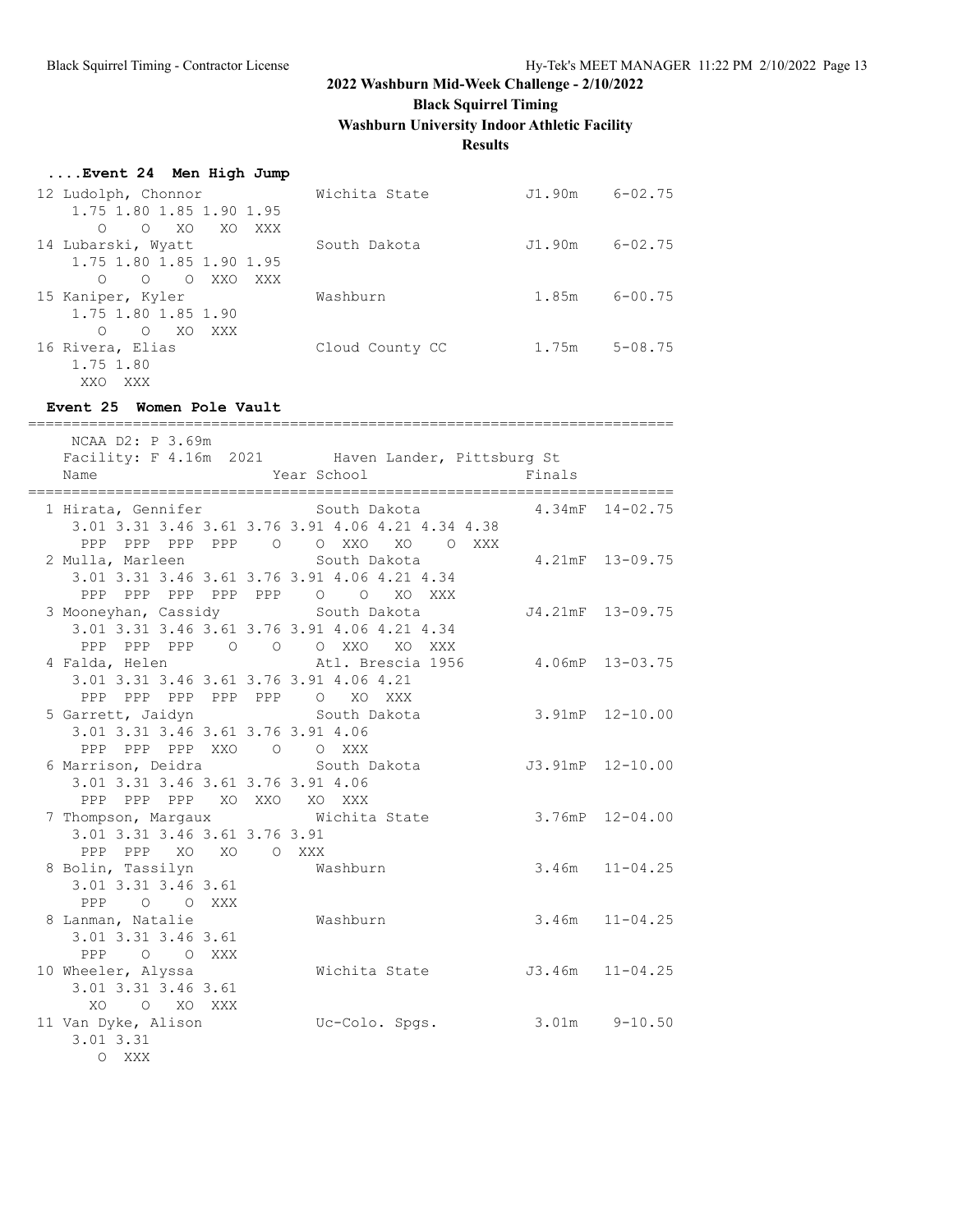**Black Squirrel Timing**

**Washburn University Indoor Athletic Facility**

### **Results**

### **....Event 25 Women Pole Vault**

| 12 Diaz, Lillie                 | Wichita State | J3.01m | $9 - 10.50$ |
|---------------------------------|---------------|--------|-------------|
| $3.01$ $3.31$                   |               |        |             |
| XXX<br>XO                       |               |        |             |
| -- Burke, Allison               | Wichita State | ΝH     |             |
| 3.01                            |               |        |             |
| XXX                             |               |        |             |
| -- Wright, Josephina            | South Dakota  | NΗ     |             |
| 3.01 3.31 3.46                  |               |        |             |
| PPP PPP XXX                     |               |        |             |
| -- Scardanzan, Virgi            | Washburn      | NΗ     |             |
| 3.01 3.31 3.46 3.61 3.76        |               |        |             |
| PPP<br>PPP<br>PPP<br>PPP<br>XXX |               |        |             |

#### **Event 26 Men Pole Vault**

| NCAA D2: P 4.78m<br>Facility: F 5.65m 2022 Zach Bradford, Kansas<br>Name                                             |  | Year School   |  | <b>Example 19</b> Finals      |  |
|----------------------------------------------------------------------------------------------------------------------|--|---------------|--|-------------------------------|--|
| 1 Haamer, Eerik South Dakota 5.51mP 18-01.00                                                                         |  |               |  |                               |  |
| 3.67 3.97 4.27 4.42 4.57 4.72 4.87 5.02 5.17 5.32 5.46 5.51 5.67<br>PPP PPP PPP PPP PPP PPP PPP PPP XO O PPP XXO XXX |  |               |  |                               |  |
| 2 Young, Tre                                                                                                         |  |               |  | South Dakota 5.17mP 16-11.50  |  |
| 3.67 3.97 4.27 4.42 4.57 4.72 4.87 5.02 5.17 5.32                                                                    |  |               |  |                               |  |
| PPP PPP PPP PPP PPP PPP 0 0 0 XXX                                                                                    |  |               |  |                               |  |
| 3 Faurot, Marshall South Dakota 55.17mP 16-11.50                                                                     |  |               |  |                               |  |
| 3.67 3.97 4.27 4.42 4.57 4.72 4.87 5.02 5.17 5.32                                                                    |  |               |  |                               |  |
| PPP PPP PPP PPP PPP PPP PPP O XO XXX                                                                                 |  |               |  |                               |  |
| 4 Chandler, Zac Washburn<br>3.67 3.97 4.27 4.42 4.57 4.72 4.87 5.02                                                  |  |               |  | 4.87mP 15-11.75               |  |
| PPP PPP PPP PPP 0 0 XO XXX                                                                                           |  |               |  |                               |  |
| 5 McClellan, Sean South Dakota 54.87mP 15-11.75                                                                      |  |               |  |                               |  |
| 3.67 3.97 4.27 4.42 4.57 4.72 4.87 5.02                                                                              |  |               |  |                               |  |
| PPP PPP PPP 0 0 0 XXO XXX                                                                                            |  |               |  |                               |  |
| 6 Buley, Spencer South Dakota                                                                                        |  |               |  | $4.72m$ $15-05.75$            |  |
| 3.67 3.97 4.27 4.42 4.57 4.72 4.87                                                                                   |  |               |  |                               |  |
| PPP PPP PPP XXO XO O XXX                                                                                             |  |               |  |                               |  |
| 7 Hopkinson, Dawson           Uc-Colo. Spgs.         J4.72m   15-05.75                                               |  |               |  |                               |  |
| 3.67 3.97 4.27 4.42 4.57 4.72 4.87                                                                                   |  |               |  |                               |  |
| PPP PPP PPP PPP PPP XO XXX                                                                                           |  |               |  |                               |  |
| 8 Okraska, Ben Cloud County CC 4.42m 14-06.00                                                                        |  |               |  |                               |  |
| 3.67 3.97 4.27 4.42 4.57<br>PPP PPP 0 XO XXX                                                                         |  |               |  |                               |  |
| 9 Newman, Eli                                                                                                        |  | Wichita State |  | $3.97m$ $13-00.25$            |  |
| 3.67 3.97 4.27                                                                                                       |  |               |  |                               |  |
| PPP OXXX                                                                                                             |  |               |  |                               |  |
| 10 Mull, Jack                                                                                                        |  |               |  | Wichita State 53.97m 13-00.25 |  |
| 3.67 3.97 4.27                                                                                                       |  |               |  |                               |  |
| XO OXXX                                                                                                              |  |               |  |                               |  |
| 11 Caster, Kolby                                                                                                     |  | Wichita State |  | $3.67m$ $12-00.50$            |  |
| 3.67 3.97                                                                                                            |  |               |  |                               |  |
| O XXX                                                                                                                |  |               |  |                               |  |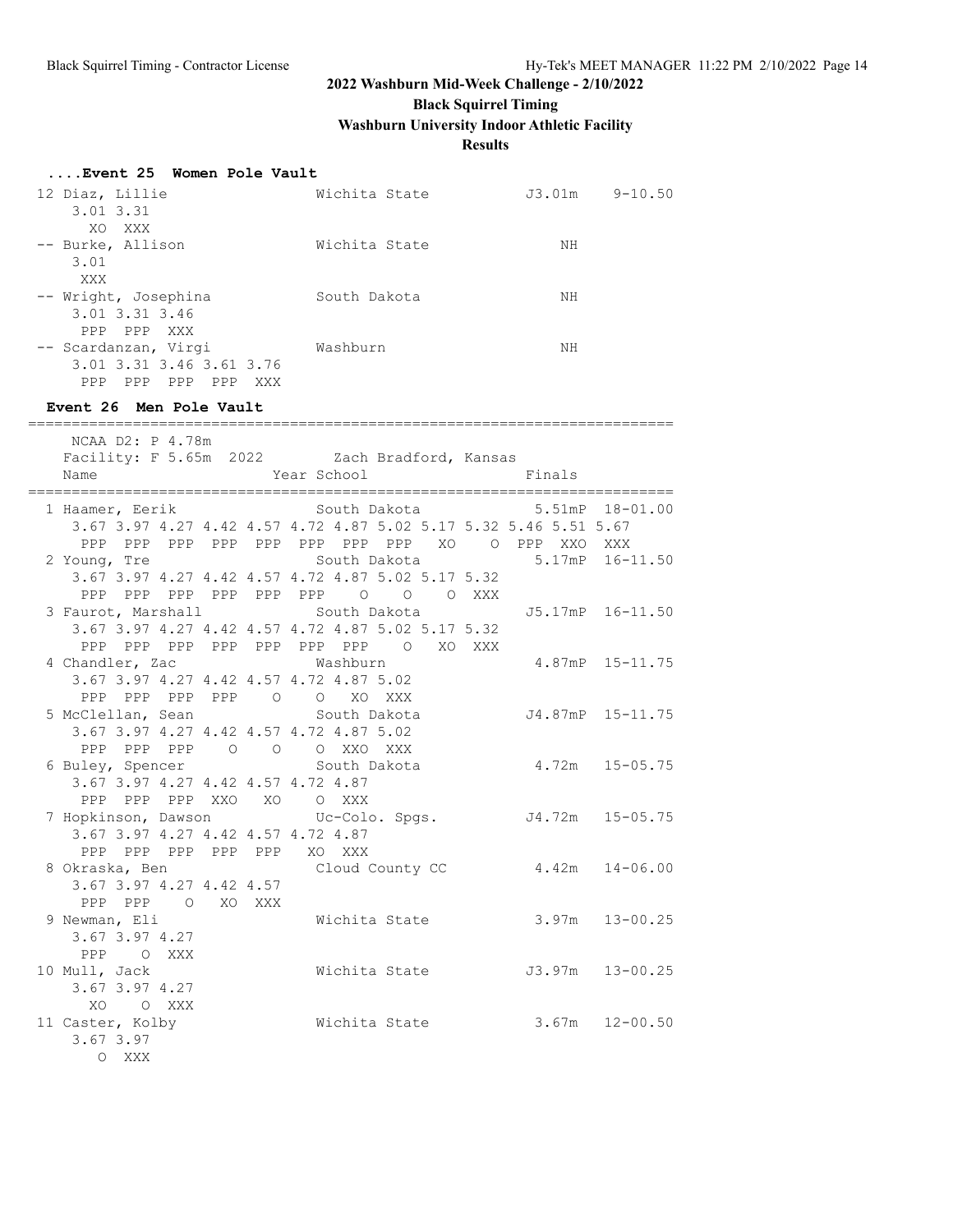# **Black Squirrel Timing**

**Washburn University Indoor Athletic Facility**

### **Results**

### **....Event 26 Men Pole Vault**

| -- Vann, Nathan<br>3.67 3.97<br>PPP XXX                            | Wichita State   | NΗ |
|--------------------------------------------------------------------|-----------------|----|
| -- Betton, Andrew<br>3.67                                          | Cloud County CC | NΗ |
| XXX                                                                |                 |    |
| -- Daniels, Holden<br>3.67 3.97 4.27 4.42<br>PPP PPP<br>PPP<br>XXX | Uc-Colo. Spgs.  | NΗ |

#### **Event 27 Women Long Jump**

=============================================================================

| NCAA D2: P 5.67m                                                      |                                  |           |                |              |
|-----------------------------------------------------------------------|----------------------------------|-----------|----------------|--------------|
| Facility: F 5.90m 2021 Lauren Fairchild, CSU Pueblo                   |                                  |           |                |              |
| Name                                                                  | Year School Finals               |           |                | H#           |
|                                                                       |                                  |           |                |              |
| 1 Meek, Hannah (Uc-Colo. Spgs. 6.17mF 20-03.00 2                      |                                  |           |                |              |
| FOUL FOUL 6.07m 5.92m FOUL 6.17m                                      |                                  |           |                |              |
| 2 Masters, Destiny Michita State                                      |                                  | $5.94$ mF | $19 - 06.002$  |              |
| 5.94m 5.91m FOUL 5.73m FOUL 5.71m                                     |                                  |           |                |              |
| 3 Turner, Faith Michita State                                         |                                  | 5.86mP    | $19 - 02.75$ 2 |              |
| 5.86m 5.73m 5.79m PASS PASS PASS                                      |                                  |           |                |              |
| 4 Gerberding, Holly South Dakota                                      |                                  | 5.64m     | $18 - 06.00$ 2 |              |
| FOUL 5.61m 5.57m 5.63m 5.38m 5.64m                                    |                                  |           |                |              |
| 5 Schmeichel, Averi South Dakota<br>FOUL 5.04m 5.48m 5.42m FOUL 5.35m |                                  | 5.48m     | $17 - 11.75$ 1 |              |
| 6 Stevenson, Summer Wichita State                                     |                                  | 5.42m     | $17 - 09.50$ 2 |              |
| 5.32m 5.31m 5.42m 5.39m PASS PASS                                     |                                  |           |                |              |
| 7 Romero, Maria <b>Michita</b> State                                  |                                  | 5.37m     | $17 - 07.50$ 2 |              |
| 4.70m 5.21m 5.37m 5.11m 5.36m FOUL                                    |                                  |           |                |              |
| 8 Utecht, Brianna Michita State                                       |                                  | 5.36m     | $17 - 07.00$   | 1            |
| 4.89m 5.26m 5.36m 5.14m FOUL PASS                                     |                                  |           |                |              |
| 9 Quiros, Nerea Michita State                                         |                                  | 5.34m     | $17 - 06.25$ 2 |              |
| 5.34m 5.33m 5.05m 5.09m 5.12m 5.33m                                   |                                  |           |                |              |
| 10 Pavlenko, Lydia                                                    | Uc-Colo. Spgs.                   | 5.30m     | $17 - 04.75$ 2 |              |
| 5.30m 3.91m 5.16m                                                     |                                  |           |                |              |
| 11 McGhee, Semaj                                                      | Wichita State                    | 5.18m     | $17 - 00.00$   | 2            |
| 5.14m 5.18m 4.96m                                                     |                                  |           |                |              |
| 12 Lange, Grace                                                       | Wichita State                    | 5.10m     | $16 - 08.75$   | $\mathbf{1}$ |
| 4.84m 5.10m FOUL                                                      |                                  |           |                |              |
| 13 Milligan, Jalen                                                    | Wichita State                    | 5.09m     | $16 - 08.50$   | 1            |
| 4.97m 5.04m 5.09m                                                     |                                  |           |                |              |
| 14 Grasser, Taylor                                                    | Washburn                         | 5.07m     | $16 - 07.75$   | 1            |
| FOUL 5.07m FOUL                                                       |                                  |           |                |              |
| 15 Ridges, Jaazer                                                     | Wichita State                    | 5.06m     | $16 - 07.25$   | 1            |
| FOUL 4.94m 5.06m                                                      |                                  |           |                |              |
| 16 Carroll, Alexis                                                    | Uc-Colo. Spgs.                   | 5.04m     | $16 - 06.50$ 2 |              |
| FOUL FOUL 5.04m                                                       |                                  |           |                |              |
| 17 Jackson, Sicely                                                    | Cloud County CC 4.67m 15-04.00 1 |           |                |              |
| FOUL 4.42m 4.67m                                                      |                                  |           |                |              |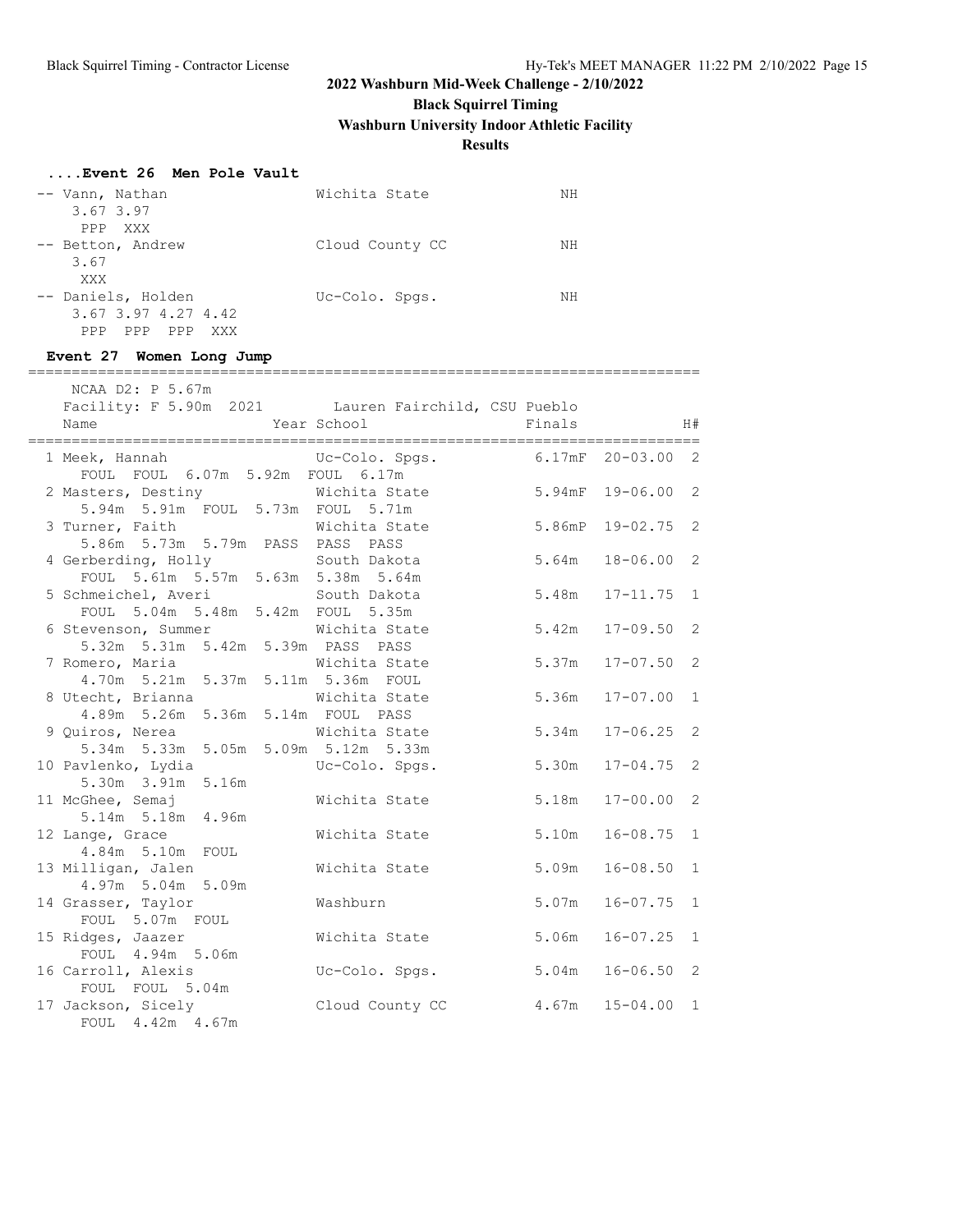**Black Squirrel Timing**

**Washburn University Indoor Athletic Facility**

### **Results**

==========================================================================

### **Event 28 Men Long Jump**

| NCAA D2: P 7.12m                                                               |                                             |                                |                     |  |  |  |
|--------------------------------------------------------------------------------|---------------------------------------------|--------------------------------|---------------------|--|--|--|
| Facility: F 7.61m 2021 Connor Last, Washburn<br>Name<br>====================== | Year School<br>_________________________    | Finals<br>==================== |                     |  |  |  |
| 1 David, Kizan<br>7.43m 7.26m 7.37m FOUL PASS 7.40m                            | Lincoln                                     |                                | 7.43mP 24-04.50     |  |  |  |
| 2 Last, Connor<br>7.38m 7.06m PASS 7.25m 7.30m FOUL                            | Washburn                                    |                                | $7.38mP$ $24-02.50$ |  |  |  |
| 3 Hopkins, Josh<br>6.98m FOUL FOUL FOUL FOUL 7.29m                             | Washburn                                    |                                | 7.29mP 23-11.00     |  |  |  |
| 4 Wilson, Daryon Uc-Colo. Spg:<br>FOUL 6.98m 6.43m 7.04m 7.03m 6.69m           | Uc-Colo. Spgs.                              | 7.04m                          | $23 - 01.25$        |  |  |  |
| 5 Turnage, Peyton<br>FOUL 7.00m 6.77m 6.86m FOUL 6.66m                         | Uc-Colo. Spgs.                              | 7.00m                          | $22 - 11.75$        |  |  |  |
| 6 Nyinguan, Timothy<br>FOUL 6.92m FOUL FOUL FOUL FOUL                          | Cloud County CC                             |                                | $6.92m$ $22-08.50$  |  |  |  |
| 7 Safoh, Richard<br>6.80m 6.77m FOUL FOUL FOUL PASS                            | Uc-Colo. Spgs.                              | 6.80m                          | $22 - 03.75$        |  |  |  |
| 8 Minkovski, Ken-Mark South Dakota<br>6.62m 6.77m FOUL 6.62m FOUL 6.74m        |                                             | 6.77m                          | $22 - 02.50$        |  |  |  |
| 9 Conner, Morgan<br>6.33m 6.75m 6.56m 6.02m 6.73m 6.74m                        | Wichita State                               | 6.75m                          | $22 - 01.75$        |  |  |  |
| 10 Vann, Nathan<br>FOUL 6.53m 6.56m                                            | Wichita State                               | 6.56m                          | $21 - 06.25$        |  |  |  |
| 11 O'Neal, Ryan<br>6.29m 6.44m 6.44m                                           | Uc-Colo. Spgs.                              | 6.44m                          | $21 - 01.50$        |  |  |  |
| 12 Bailey, Hudson<br>6.34m  6.33m  FOUL                                        | Wichita State                               | $6.34m$ $20-09.75$             |                     |  |  |  |
| 13 Lubarski, Wyatt<br>5.92m 5.48m 6.34m                                        | South Dakota                                | J6.34m                         | $20 - 09.75$        |  |  |  |
| 14 Rivera, Elias<br>6.12m 5.91m 6.00m                                          | Cloud County CC                             | 6.12m                          | $20 - 01.00$        |  |  |  |
| 15 Weeter, Noah<br>FOUL 5.77m 5.79m                                            | South Dakota                                | 5.79m                          | $19 - 00.00$        |  |  |  |
| -- Bohannon, Peterson<br>FOUL FOUL FOUL                                        | Uc-Colo. Spgs.                              | FOUL                           |                     |  |  |  |
| Event 29 Women Triple Jump                                                     |                                             |                                |                     |  |  |  |
| NCAA D2: P 11.70m<br>Facility: F 12.70m 2021<br>Name                           | Flore Gracia, West Texas A&M<br>Year School | Finals                         |                     |  |  |  |
| 1 Barclay, Annalisa<br>11.82m FOUL<br>11.90m                                   | Lincoln<br>11.72m FOUL<br>11.56m            | 11.90mP                        | $39 - 00.50$        |  |  |  |
| 2 Bloomquist, Audrey<br>FOUL 11.47m 11.35m                                     | Uc-Colo. Spgs.<br>11.04m FOUL 11.73m        | 11.73mP                        | $38 - 06.00$        |  |  |  |
| 3 Okoro, Ezinne<br>11.22m<br>11.52m<br>11.03m FOUL                             | Wichita State<br>11.44m<br>FOUL             | 11.52m                         | $37 - 09.50$        |  |  |  |

4 Irving, Faithlyn Cloud County CC 11.47m 37-07.75

5 McGhee, Semaj Wichita State 11.41m 37-05.25

11.05m 11.25m FOUL 10.84m 11.36m 11.47m

11.27m FOUL 11.36m 11.30m 10.43m 11.41m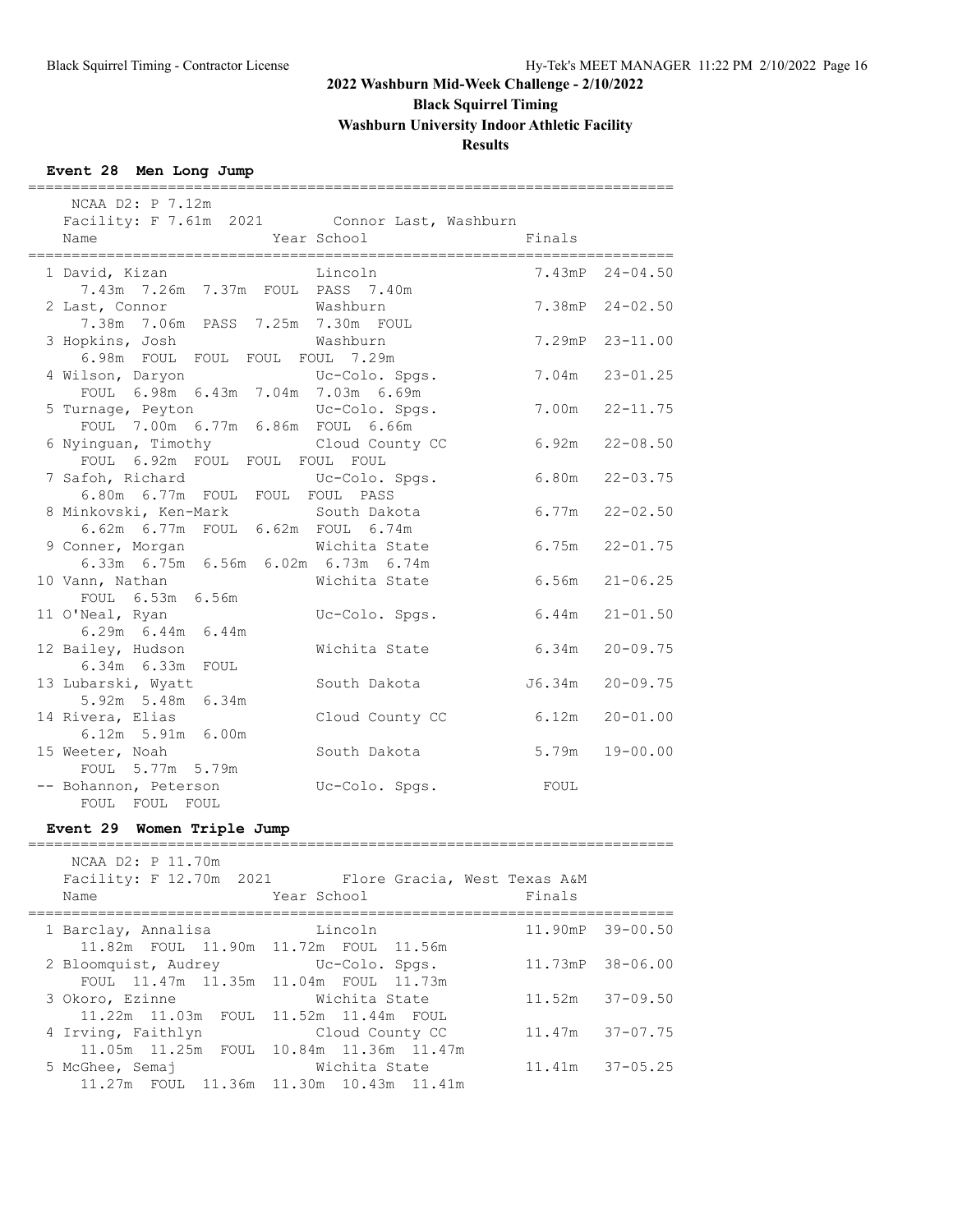**Black Squirrel Timing**

**Washburn University Indoor Athletic Facility**

#### **Results**

#### **....Event 29 Women Triple Jump**

| 6 Hickerson, Josie                 | <b>Washburn</b>                            | $10.94m$ $35-10.75$ |
|------------------------------------|--------------------------------------------|---------------------|
|                                    | 10.31m 10.94m 10.61m 10.43m 10.77m 10.63m  |                     |
| 7 Lange, Grace                     | Wichita State                              | $10.83m$ $35-06.50$ |
|                                    | 10.75m  10.83m  10.63m  10.41m  FOUL  FOUL |                     |
| 8 Ridges, Jaazer                   | Wichita State                              | $10.44m$ $34-03.00$ |
|                                    | 9.83m 10.28m 10.33m 10.44m 10.15m 10.35m   |                     |
| 9 Mills, Nehlia                    | and the state of the Lincoln               | $10.16m$ $33-04.00$ |
| 9.94m FOUL 10.16m FOUL 9.94m 9.62m |                                            |                     |
|                                    |                                            |                     |

# **Event 30 Men Triple Jump** NCAA D2: P 14.44m

==========================================================================

| Name                  | NUAA DZI PIIII.44111         | Facility: F 15.35m 2021 Kizan David, Lincoln<br>Year School | Finals |                  |
|-----------------------|------------------------------|-------------------------------------------------------------|--------|------------------|
| 1 David, Kizan        | FOUL 15.28m 15.47m PASS FOUL | Lincoln                                                     |        | 15.47mF 50-09.25 |
|                       | 2 Abbott, Dakota             | Uc-Colo. Spgs.<br>14.70m 15.28m 14.91m FOUL PASS 14.88m     |        | 15.28mP 50-01.75 |
| 3 Hagen, Sage         |                              | South Dakota<br>FOUL FOUL 13.67m FOUL 13.87m 14.04m         |        | 14.04m 46-00.75  |
| 4 Safoh, Richard      |                              | Uc-Colo. Spgs.<br>FOUL 13.74m 13.73m PASS PASS PASS         |        | 13.74m  45-01.00 |
|                       | FOUL FOUL PASS               | -- Nyinguan, Timothy Cloud County CC                        | FOUL   |                  |
| -- Bohannon, Peterson | FOUL FOUL FOUL               | Uc-Colo. Spgs.                                              | FOUL   |                  |

### **Event 31 Women Shot Put**

========================================================================== NCAA D2: P 13.70m Facility: F 16.17m 2022 Dani Hartung, Unattached Name **The School Finals** Year School Finals ========================================================================== 1 Kakoulias, Amanda Wichita State 14.80mP 48-06.75 FOUL 13.45m 14.30m FOUL FOUL 14.80m 2 Clark, Meredith South Dakota 14.42mP 47-03.75 FOUL 13.15m 14.42m FOUL FOUL FOUL 3 Starner, Josey South Dakota 14.19mP 46-06.75 14.10m 13.95m 14.19m FOUL 13.71m 13.78m 4 Knapp, Lydia South Dakota 13.60m 44-07.50 13.60m 13.56m FOUL 13.09m FOUL FOUL 5 Zimmer, Anna Wichita State J13.60m 44-07.50 12.69m 13.22m FOUL 13.60m FOUL FOUL 6 Jensen, Kasey South Dakota 13.27m 43-06.50 12.22m 12.22m 13.04m 12.94m 13.27m 12.93m 7 Griffith, Riley South Dakota 12.80m 42-00.00 12.18m FOUL 12.43m 12.13m 12.80m FOUL 8 Stewart, Hollie Cloud County CC 12.63m 41-05.25 FOUL 12.52m 12.63m FOUL 12.28m FOUL 9 Smith, Delaney South Dakota 12.35m 40-06.25 FOUL FOUL 12.35m 12.30m FOUL 12.11m 10 Heesch, Maggie South Dakota 12.12m 39-09.25 11.34m 12.12m FOUL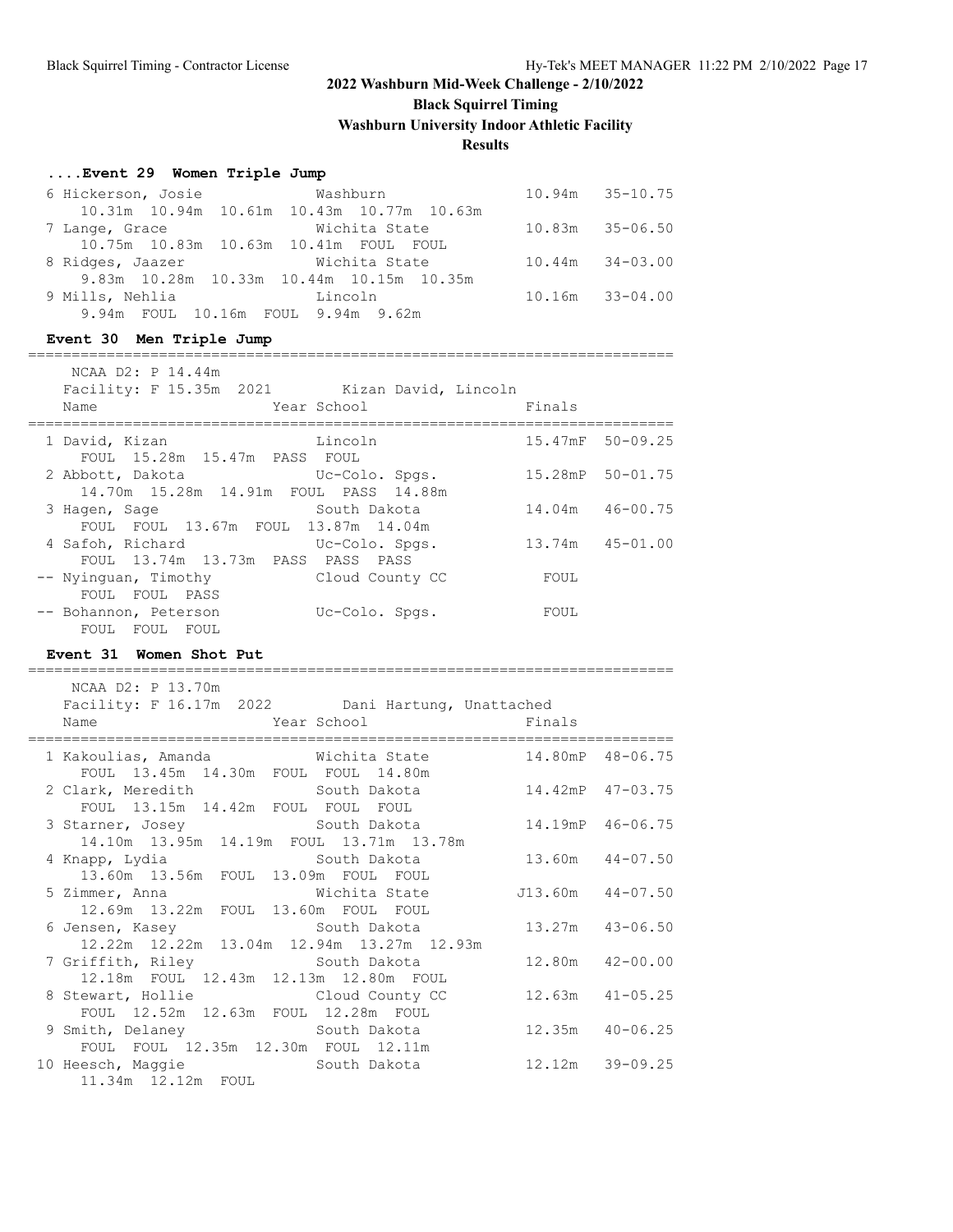**Black Squirrel Timing**

**Washburn University Indoor Athletic Facility**

### **Results**

#### **....Event 31 Women Shot Put**

| 11 Luster, Madelynn  |                    | Wichita State   |        | 12.09m 39-08.00 |
|----------------------|--------------------|-----------------|--------|-----------------|
|                      | FOUL FOUL 12.09m   |                 |        |                 |
| 12 Holland, Anna     |                    | Uc-Colo. Spgs.  | 11.38m | $37 - 04.00$    |
|                      | 11.29m 11.38m FOUL |                 |        |                 |
| 13 Callihan, Mallory |                    | Cloud County CC | 10.60m | $34 - 09.50$    |
|                      | FOUL 10.60m 10.45m |                 |        |                 |
| 14 Thompson, Tahisha |                    | Cloud County CC | 9.48m  | $31 - 01.25$    |
|                      | FOUL 9.48m PASS    |                 |        |                 |
| -- Arseneau, Emily   |                    | Uc-Colo. Spgs.  | FOUL   |                 |
|                      | FOUL FOUL FOUL     |                 |        |                 |

#### **Event 32 Men Shot Put**

========================================================================== NCAA D2: P 16.38m

| Facility: F 18.16m 2021 Courtney Lawrence, Cloud Co                                               |  |                  |
|---------------------------------------------------------------------------------------------------|--|------------------|
| 1 Sullivan, Jessie South Dakota 17.35mP 56-11.25<br>16.02m  17.11m  17.35m  17.10m  16.87m  FOUL  |  |                  |
| 2 Gray, Tristan Makota 56-04.75<br>FOUL 15.83m 16.68m 16.79m 17.19m 16.04m                        |  |                  |
| 3 Gordon, Dae'Trell Wichita State 15.71m 51-06.50<br>15.47m  15.62m  15.71m  15.58m  15.15m  FOUL |  |                  |
| 4 Akinmoladun, Justice Mashburn<br>13.41m    FOUL    FOUL    13.54m    14.72m    FOUL             |  | 14.72m  48-03.50 |
| 5 Slagus, Matt 6 14.57m 17-09.75<br>14.16m  14.40m  FOUL  14.14m  14.57m  FOUL                    |  |                  |
| 6 Estes, Ridge Michita State 14.36m 47-01.50<br>FOUL 13.81m 13.24m 13.26m 12.97m 14.36m           |  |                  |
| 7 Everett, Matthew Michita State<br>FOUL 14.33m 13.74m 13.65m 13.87m FOUL                         |  | 14.33m  47-00.25 |
|                                                                                                   |  |                  |
| 9 Ugwoke, Vincent Cloud County CC<br>FOUL FOUL 13.33m 13.32m 13.38m FOUL                          |  | 13.38m  43-10.75 |
| 10 Ludolph, Chonnor Michita State<br>12.93m  12.30m  12.35m                                       |  | 12.93m  42-05.25 |
| 11 Magana, Jaden Mashburn Mashburn 11.92m 39-01.25<br>10.79m  11.92m  FOUL                        |  |                  |
| -- Lucas, Jarell Colo. Spgs. TOUL<br>FOUL FOUL FOUL                                               |  |                  |
| -- Vance, Brody Cloud County CC FOUL<br>FOUL FOUL FOUL                                            |  |                  |

### **Event 33 Women Weight Throw**

========================================================================== NCAA D2: P 17.08m Facility: F 20.25m 2021 Grace Flowers, Arkansas St<br>Name Year School Finals Year School Finals ========================================================================== 1 Knapp, Lydia South Dakota 19.77mP 64-10.50 19.26m 18.58m 19.71m 19.77m 18.68m 18.84m 2 Smith, Delaney South Dakota 18.55mP 60-10.50 17.60m 18.55m 17.38m 17.67m 17.79m FOUL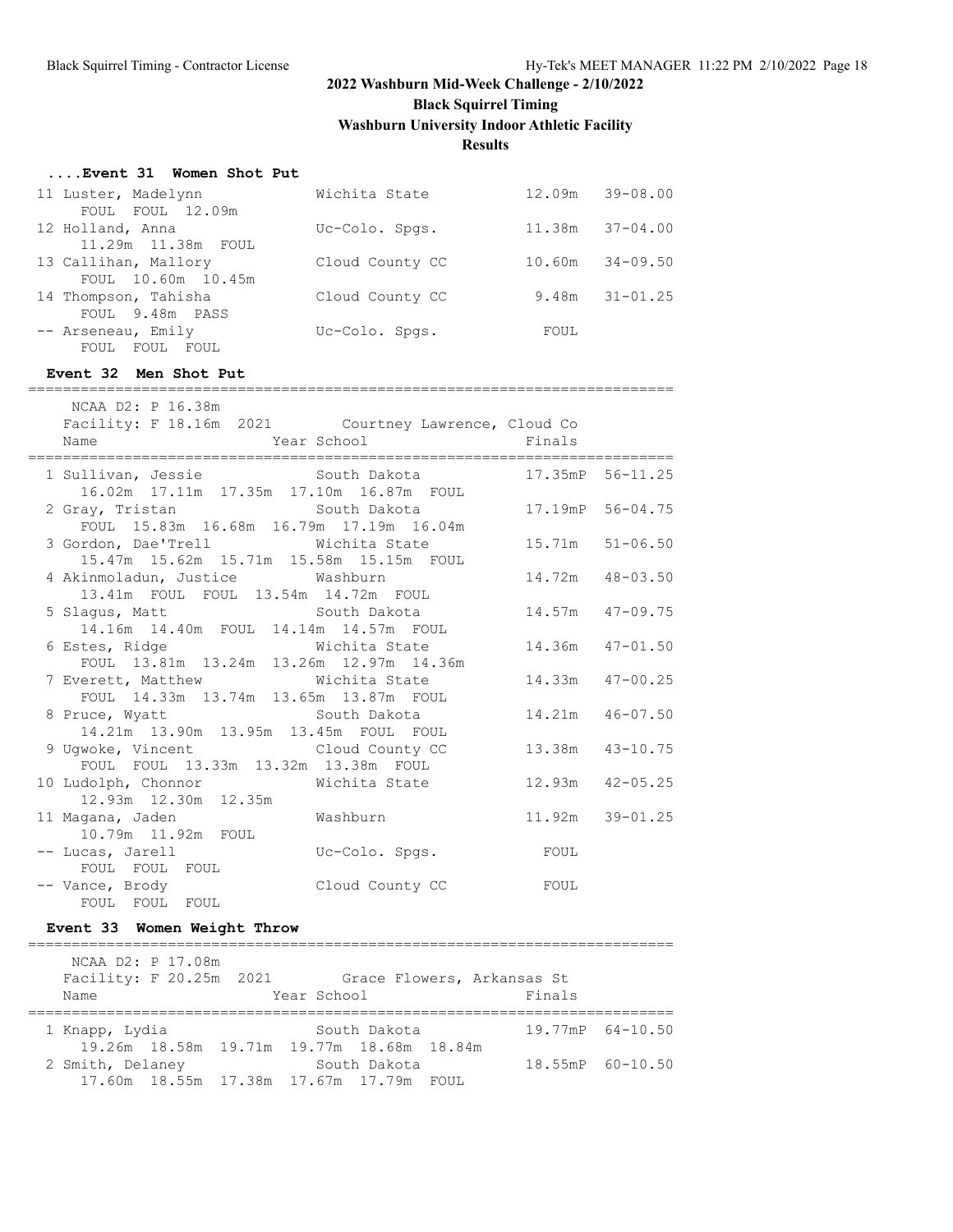# **Black Squirrel Timing**

**Washburn University Indoor Athletic Facility**

### **Results**

### **....Event 33 Women Weight Throw**

| 3 Heesch, Maggie South Dakota                        |                  | 18.04mP 59-02.25    |
|------------------------------------------------------|------------------|---------------------|
| 17.16m FOUL 18.04m 17.37m 17.39m 17.00m              |                  |                     |
| 4 Clark, Meredith South Dakota 17.71mP 58-01.25      |                  |                     |
| FOUL 16.74m 17.71m 17.40m FOUL FOUL                  |                  |                     |
| 5 Marr, Sydney Colo. Spgs.                           |                  | 17.35mP 56-11.25    |
| FOUL 16.68m 16.93m 16.18m 17.35m 16.46m              |                  |                     |
| 6 Campbell, Kenzie             South Dakota          |                  | 16.86m 55-03.75     |
| FOUL FOUL 16.86m FOUL FOUL FOUL                      |                  |                     |
| 7 Griffith, Riley South Dakota 16.83m 55-02.75       |                  |                     |
| 16.83m  16.58m  16.13m  15.92m  FOUL  FOUL           |                  |                     |
|                                                      |                  | $52 - 02.00$        |
| 15.21m  15.90m  15.16m  FOUL  FOUL  FOUL             |                  |                     |
| 9 Zimmer, Kylie Michita State 15.61m 51-02.75        |                  |                     |
| 15.61m FOUL 12.48m 14.86m FOUL FOUL                  |                  |                     |
| 10 Arseneau, Emily Colo. Spgs.                       | 15.21m 49-11.00  |                     |
| 14.78m  14.47m  15.21m                               |                  |                     |
| 11 Thompson, Tahisha           Cloud County CC       |                  | 14.15m  46-05.25    |
| 13.35m  14.15m  FOUL                                 |                  |                     |
| 12 Callihan, Mallory Cloud County CC                 |                  | $13.42m$ $44-00.50$ |
| 13.42m 13.40m 13.21m                                 |                  |                     |
| 13 Zimmer, Anna Michita State                        | 12.93m  42-05.25 |                     |
| 12.13m  12.86m  12.93m                               |                  |                     |
| 14 Stewart, Hollie 6 Cloud County CC 11.70m 38-04.75 |                  |                     |
| FOUL 11.70m FOUL                                     |                  |                     |

### **Event 34 Men Weight Throw**

| NCAA D2: P 17.84m<br>Facility: F 20.71m 2022 Michael Bryan, Wichita St<br>Name | <b>Example 18</b> Year School <b>Contract School</b> Prinals Finals |                     |  |
|--------------------------------------------------------------------------------|---------------------------------------------------------------------|---------------------|--|
| 1 Sullivan, Jessie 30 South Dakota 20.95mF 68-09.00 2                          |                                                                     |                     |  |
| 20.00m FOUL 20.95m FOUL 19.67m FOUL                                            |                                                                     |                     |  |
| 2 Slagus, Matt 63-08.75 2 South Dakota 19.42mP 63-08.75 2                      |                                                                     |                     |  |
| 18.02m  18.73m  19.09m  19.28m  18.05m  19.42m                                 |                                                                     |                     |  |
| 3 Ahmed, Mohamed Cloud County CC                                               |                                                                     | 19.23mP 63-01.25 2  |  |
| FOUL FOUL 18.57m 18.89m 19.23m 18.40m                                          |                                                                     |                     |  |
| 4 Elder, Kaden Manuel South Dakota Manuel 18.70mP 61-04.25 2                   |                                                                     |                     |  |
| 18.70m FOUL FOUL 17.79m FOUL FOUL                                              |                                                                     |                     |  |
|                                                                                |                                                                     |                     |  |
| 17.40m FOUL 16.58m 16.21m FOUL 16.61m                                          |                                                                     |                     |  |
| 6 Loper, Justyn Colo. Spgs. 17.04m 55-11.00 2                                  |                                                                     |                     |  |
| 17.04m 16.77m FOUL FOUL PASS PASS                                              |                                                                     |                     |  |
| 7 Stranathan, Sam Mashburn 16.98m 55-08.50 1                                   |                                                                     |                     |  |
| 16.59m  16.98m  FOUL  FOUL  16.73m  FOUL                                       |                                                                     |                     |  |
| 8 Gray, Tristan South Dakota                                                   |                                                                     | 16.95m 55-07.50 2   |  |
| 15.78m  16.90m  16.46m  16.95m  16.41m  FOUL                                   |                                                                     |                     |  |
| 9 Altenor, Patrick Mashburn                                                    |                                                                     | 15.18m  49-09.75  2 |  |
| 13.27m  15.18m  FOUL  FOUL  14.20m  13.94m                                     |                                                                     |                     |  |
| 10 Magana, Jaden Mashburn                                                      |                                                                     | 14.73m  48-04.00  1 |  |
| FOUL 14.73m 14.36m                                                             |                                                                     |                     |  |
| 11 Ayers, Logan Washburn                                                       | 14.33m 47-00.25 2                                                   |                     |  |
| FOUL 14.33m FOUL                                                               |                                                                     |                     |  |